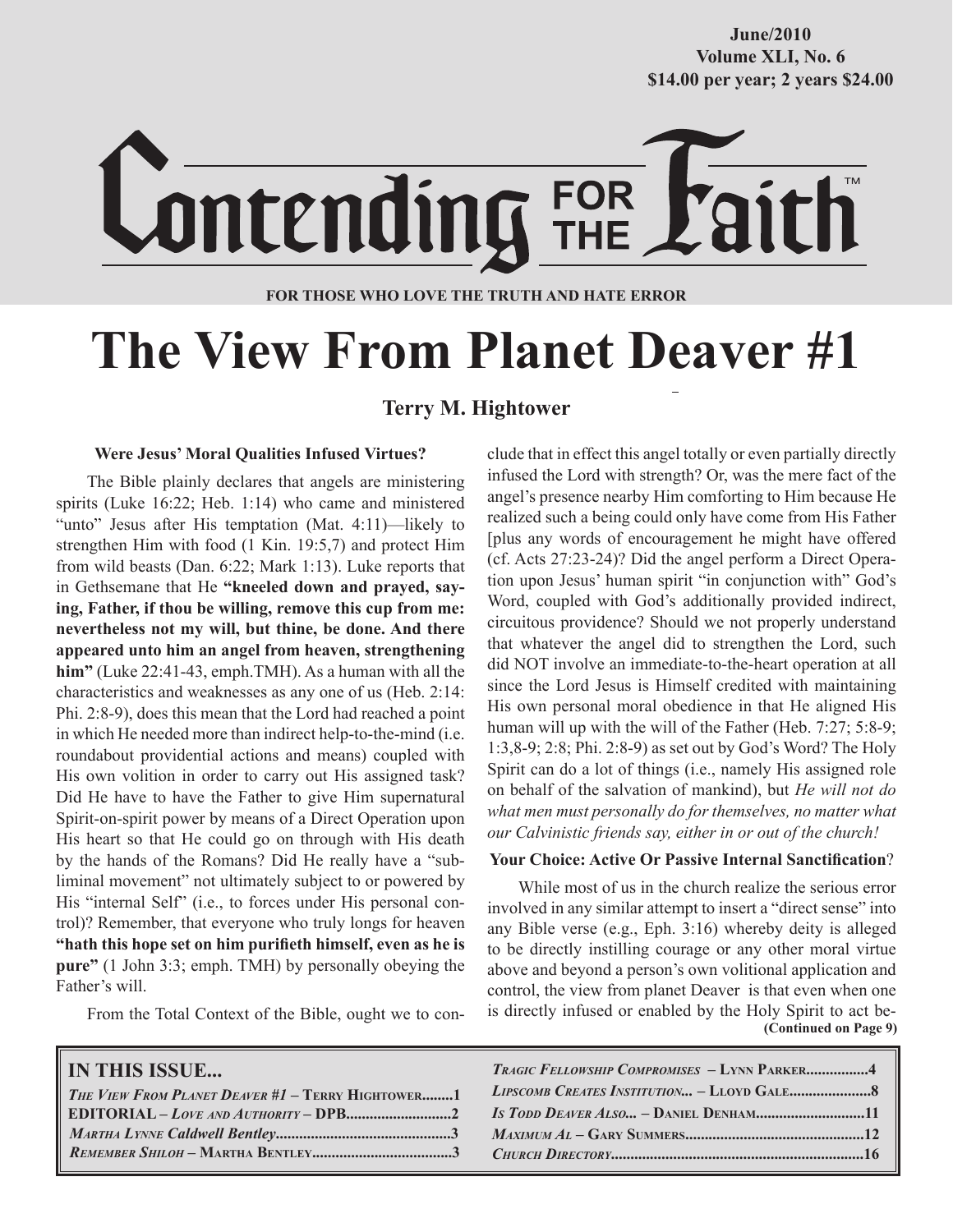

#### **David P. Brown, Editor and Publisher dpbcftf@gmail.com**

*COMMUNICATIONS received by CONTENDING FOR THE FAITH and/or its Editors are viewed as intended FOR PUBLICATION unless otherwise stated. Whereas we respect confidential information, so described, everything else sent to us we feel free to publish without further permission being necessary. Anything sent to us NOT for publication, please indicate this clearly when you write. Please address such letters directly to the Editor David P. Brown, P.O. Box 2357, Spring, Texas 77383. Telephone: (281) 350-5516.*

#### **SUBSCRIPTIONS RATES**

*Single Subscriptions: One Year, \$14.00; Two Years, \$24.00. Club Rate: Three One-Year Subscriptions, \$36; Five One-Year Subscriptions, \$58.00. Whole Congregation Rate: Any congregation entering each family of its entire membership with single copies being mailed directly to each home receives a \$3.00 discount off the Single Subscription Rate, i.e., such whole congregation subscriptions are payable in advance at the rate of \$11.00 per year per family address. Foreign Rate: One Year, \$30. NO REFUNDS FOR CANCEL-ATIONS OF SUBSCRIPTIONS.*

#### **ADVERTISING POLICY & RATES**

*CONTENDING FOR THE FAITH was begun and continues to exist to defend the gospel (Philippians 1:7,17) and refute error (Jude 3). Therefore, we are interested in advertising only those things that are in harmony with what the Bible authorizes (Colossians 3:17). We will not knowingly advertise anything to the contrary. Hence, we reserve the right to refuse any offer to advertise in this paper.*

*All setups and layouts of advertisements will be done by CONTENDING FOR THE FAITH. A one-time setup and layout fee for each advertisement will be charged if such setup or layout is needful. Setup and layout fees are in addition to the cost of the space purchased for advertisement. No major changes will be made without customer approval.*

*All advertisements must be in our hands no later than two (2) months preceding the publishing of the issue of the journal in which you desire your advertisement to appear. To avoid being charged for the following month, ads must be canceled by the first of the month. We appreciate your understanding of and cooperation with our advertising policy.*

*MAIL ALL SUBSCRIPTIONS, ADVERTISEMENTS AND LETTERS TO THE EDITOR-IN-CHIEF, P. O. Box 2357, Spring, Texas 77383-2357. COST OF SPACE FOR ADS: Back page, \$300.00; full page, \$300.00; half page, \$175.00; quarter page, \$90.00; less than quarter page, \$18.00 per column-inch. CLASSIFIED ADS: \$2.00 per line per month. CHURCH DIREC-TORY ADS: \$30.00 per line per year. SETUP AND LAYOUT FEES: Full page, \$50.00; half page, \$35.00; anything under a half page, \$20.00.*

*CONTENDING FOR THE FAITH is published monthly. P. O. Box 2357, Spring, Texas 77383-2357 Telephone: (281) 350-5516.*

> **Ira Y. Rice, Jr., Founder August 3, 1917-October 10, 2001**

### *Editorial...*

## **LOVE AND AUTHORITY**

*Jesus made it clear that the Biblical love principle never rises higher, sets aside, nor makes null and void the authority principle.* He emphasized that principle when he said, **"If ye love me, (ye will–ASV, 1901) keep my commandments"**  (John 14:15). John, the inspired apostle of love, wrote the same thing about the relationship of love in a Christian's life to Christ's authoritative Word when he wrote:

**And hereby we do know that we know him, if we keep his commandments. He that saith, I know him, and keepeth not his commandments, is a liar, and the truth is not in him. But whoso keepeth his word, in him verily is the love of God perfected: hereby know we that we are in him... By this we know that we love the children of God, when we love God, and keep his commandments. For this is the love of God, that we keep his commandments: and his commandments are not grievous** (1 John 2:3-5; 5:2, 3).

**Major Premise**: Jesus and the Apostle John said that when a person loves God he will keep His commandments..

**Minor Premise**: Brother Famous Preacher is a person who will not keep God's commandments.

**Conclusion**: Therefore, Jesus and the Apostle John said that brother Famous Preacher is a person who does not love God.

When anyone *explicitly* teaches that one's love of God excuses him from obeying God, or that God loves us so much that He is not concerned about our obedience to Him, we know that person is a liar and the Truth is not in him. Also, any doctrine that *implies* that one's love for God or God's love for him excuses him from obeying God, that person is a liar too (Ecc. 12: 13, 14; 1 Cor. 11:2; Heb 5:8, 9).

 Among all the great component parts of love (*agape)* listed in 1 Cor. 13, not one of them permits disobedience to God's commandments. Please notice that Paul tells us that love **"rejoiceth not in iniquity, but rejoiceth in the truth"** (verse 6). When men teach that faithful children of God are pleasing to Him when they fellowship brethren who are disobedient to God, refusing all the time to repent of their error, they lie. *Christians are authorized to fellowship only those brethren who are in fellowship with God.* But a church member who refuses to obey God is not in fellowship with God. Thus, the faithful are not authorized (in fact they are forbidden) to fellowship those who refuse to obey God (2 John 8-11; John 8: 31, 32; 12:48).

There is nothing intellectually challenging involved in arriving at a correct understanding of these great Truths. Problems arise only when men refuse to accept them without prejudice, respect of persons, and/or bias. Then, of course, the principles must consistently be applied to every case calling for their application. To do otherwise is also to sin.

**—David P. Brown, Editor**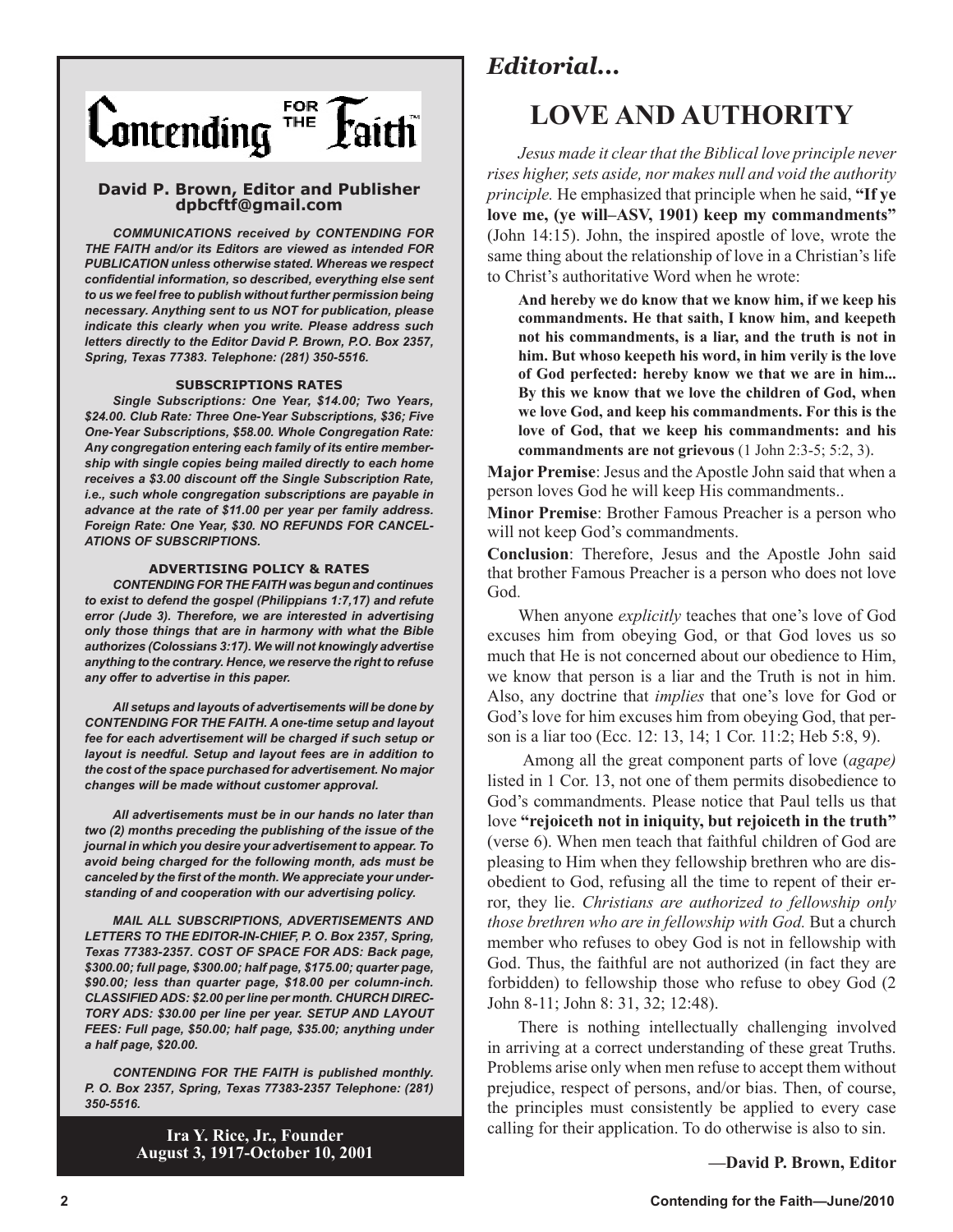Our dear sister in Christ, Martha Bentley, 85, passed to her reward after suffering a massive heart attack early on Monday morning, April 26, 2010. At the time of her death she lived in Knoxville, TN. She was preceded in death by her husband, of 62 years, Ernest L (Ernie) Bentley and step daughter, Tommie Pafford. She is survived by her nephew, Jay Caldwell and his wife, Debbie and their daughter, Jacie. She is also survived by a stepdaughter, Ann Bentley, of Charlotte, NC and stepson, Ernest Bentley, Jr., of Johnson City, TN; several step grandchildren and step great-grandchildren and several nieces and nephews. The funeral services were held in the Click Funeral Home Farragut Chapel with Kent Bailey, long time Gospel preacher and dear friend of the Bentley's, officiating. Grave-



**MARTHA BENTLEY**

side services were held on Thursday at Fremont Cemetery in Union City, TN with Harrell Davison, long time evangelist and family friend presiding. Memorials may be made to Spring Church of Christ, P. O. 39 Box 77383 (earmark for "Contending for the Faith" publication).

When I remember sister Bentley I think of a woman who loved her Lord and proved it by her uncompromising stand for and obedience to the Truth of God's Word. She loved the Gospel, Gospel preaching, faithful Gospel preachers and their families, faithful brethren and the church of Christ.

There was no pretense or sham about sister Martha and one had no problem knowing where she stood on any religious subject. She was apalled at those who compromised their preaching and life to keep friends, obtain money, and to sit in the chief seats prized by the worldly minded. No taint of hyprocrisy was to found in brother and sister Bentley's lives.They went about doing good because they were good as the Bible defines the same.

Sister Bentley was an excellent writer, authoring one book, *Mother, Where Art Thou?,* and numerous articles. She was a regular writer for *CFTF* and a speaker to her Christian sisters on many lectureships.

She was truly ready unto every good work.

To Jay and Debbie, who helped so much in the last months of her life, we wish the best and urge them to be faithful to the Lord in all things. We are thankful they were in a postion to help sister Bentley.

Below you will find one of sister Bentley's good articles, the message of which is a fitting tribute to her faithfulness to the Lord. She is and will be greatly missed.

#### **—David P. Brown, Editor**

## **REMEMBER SHILOH**

During the time of Joshua's leading Israel to possess the land God had promised them, the Ark of the Covenant was kept safely at Gilgal. After the conquest it was removed to Shiloh in Ephraim and remained there from the last days of Joshua to the time of Samuel (Josh. 18:10; Judges 18:31; 1 Sam. 4:3).

After the death of Joshua the people turned to idolatry in direct defiance of God's commands to have no part with other nations and their gods, **"That ye come not among these nations, these that remain among you; neither make mention of the name of their gods, nor cause to swear by them, neither serve them, nor bow yourselves to them"**  (Joshua 23:7).

**"...if ye do in any wise go back and cleave unto the remnant of these nations even these that remain among you, and shall make marriages with them, and go in unto them, and they to you: know for a certainty that the Lord your God will no more drive out any of these nations from before you..."**  (Joshua 23:13).

The Ark of the Covenant was taken from Shiloh and carried into battle against the Philistines and because of the

sinfulness of Eli's sons, Hophni and Phinehas, was lost. God's anger was greatly kindled and Shiloh after that was lost in insignificance.

**Behold ye trust in lying words that cannot profit. Will ye steal, murder, and commit adultery, and swear falsely, and burn incense unto Baal, and walk after other gods whom ye know not; and come and stand before me in this house which is called by my name, and say, We are delivered to do all these abominations? Is this house, which is called by my name, become a den of robbers in your eyes? Behold even I have seen it, saith the Lord.**

**But go ye now into my place which was in Shiloh, where I set my name at the first and see what I did to it for the wickedness of my people Israel. And now, because ye have done all these works, saith the Lord, and I spake unto you rising up early and speaking, but ye heard not; and I called you, but ye answered not; Therefore will I do unto this house which is called by my name, wherein ye trust, and unto the place which I gave to you and to your fathers, as I have done to Shiloh** (Jer. 7:8-14; 1 Kings 9:6-7).

God was patient and allowed enough time for repentance ,but the time came when the promised destruction came just as promised (Gen. 6:3). God's promises are sure and certain (2 Pet. 3:9).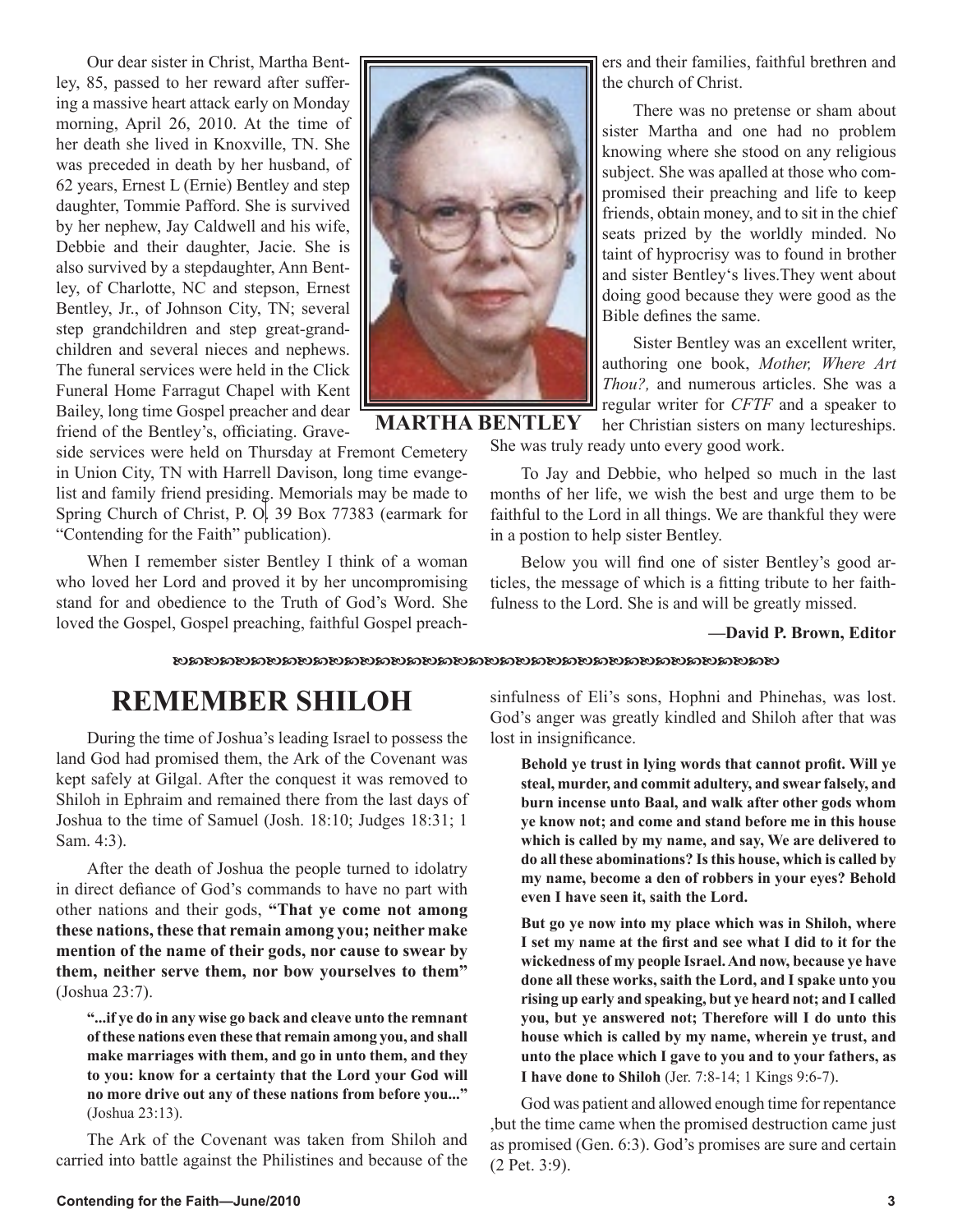Recorded history is plain in telling us how God has dealt with his people who disregarded his laws and trampled on his commands. These things are written for our learning (Rom. 15:4) and just as certain as those in the Old Testament suffered promised punishment, so shall we if we continue to ignore the written word.

All too many today obey the first principles of the Gospel and get no farther than coming out of the baptistry and attending Sunday morning worship. Many are continuing to sow discord, rebel against godly elders, fail to study on a daily

basis, and continue to fellowship those who "sound good." Many have closed their minds to the false teachers of today, thinking "They preach truth," though not the whole truth. The sheep are being ravaged by wolves and **"my people love to have it so"** (Jer. 5:31).

God reminded back-sliding Israel to remember what he did to Shiloh. He has given us warnings also (Rev. 20:12, 21:8). Remember Shiloh!

#### **—Her works do follow her.**

# **Tragic Fellowship Compromises**

#### **Lynn Parker**

 Recently we have seen several brethren criticize and castigate what they have termed "A to Z Fellowship." Rather than deal in generalities, we will be specific so that all know the positions taken. We do not want to wage battle against straw men. Neither do we want to misrepresent any brother or that brother's position, even when the brother is in error. First, notice a few pertinent points:

1. We are not urging that people rush to withdraw fellowship from every brother who holds to error.

2. We believe in, and have practiced, patience while correction is being made and where a brother is teachable and penitent.

3. At issue is not a fellow who sits down to eat with an unknown brother, from an unknown town, who holds to unknown doctrines. Herein we are discussing those situations where brethren know what Rubel Shelley, or Max Lucado, or Dave Miller, or Joe Beam, or Phil Sanders teach.

4. *Patiently bearing with a brother and giving him to time to repent is not what many are practicing as they say nothing and do nothing.* That is just so much smoke. How many years are some going to wait while false teaching continues to spew forth to lead souls astray and certain men say nothing? What some apparently mean is that they hope someone else, somewhere else, somehow, and sometime over the next decades will broach the subject with the false teacher. Nobility? Hardly. More like cowardice.

 Tom Wacaster wrote the following which may be representative of the position we now scrutinize:

Because a brother chooses not to become embroiled in a certain conflict in the brotherhood does not mean that he has compromised the truth; nor does it suggest that he has somehow aided and abetted the enemy. The following scenario

would actually present a problem of fellowship to some: Brother "A" was on lectureship "X" with brother "B" who himself appeared on lectureship "Y" with brother "C," who last year appeared on lectureship "Z" with brother "D," who has taught error concerning marriage and divorce. Conclusion? Brother "A" has become soft on the truth because he was associated with brother "B" who himself fellowshipped brother "C" who evidently was not concerned about what brother "D" teaches on marriage and divorce! Here is another scenario that has caused good brethren to "withdraw" from another: Brother "A" serves as a missionary in the church. But this brother has never once publicly said anything about Dave Miller or the AP controversy. Hence, this brother has been accused of being no better than "Max Lucado" or "Jeff Walling" – in fact, he is even worse because at least the flagrant false teacher is more easily recognized (Tom Wacaster, Biting And Devouring One Another, www.churchsoftwareplus.com/Archives/BiteDevour.pdf).

Here we will examine some points brought up by Tom Wacaster such as the brother who "chooses not to become embroiled in a certain conflict in the brotherhood," the missionary who never publicly takes a stand against Dave Miller (a false teacher), and the depiction of fellowship between brethren "A," "B," "C," and "D."

#### **Those Who Choose Not To Become "Embroiled"**

Surely care must be taken when deciding whether or not to involve yourself in a brotherhood "conflict." If a controversy is about opinion/option, then all are well-advised to give it a wide, tolerant berth. If, on the other hand, at stake is a doctrinal (obligatory) matter that affects salvation, one has no choice but to take a stand. But then, that's the difference that makes a difference, isn't it? In the Dave Miller and the *Apologetics Press* controversy, either we are dealing with matters of opinion/option or we are dealing with matters of faith/obligation. *Do not confuse the two.* Countless times the church has been attacked by denominations over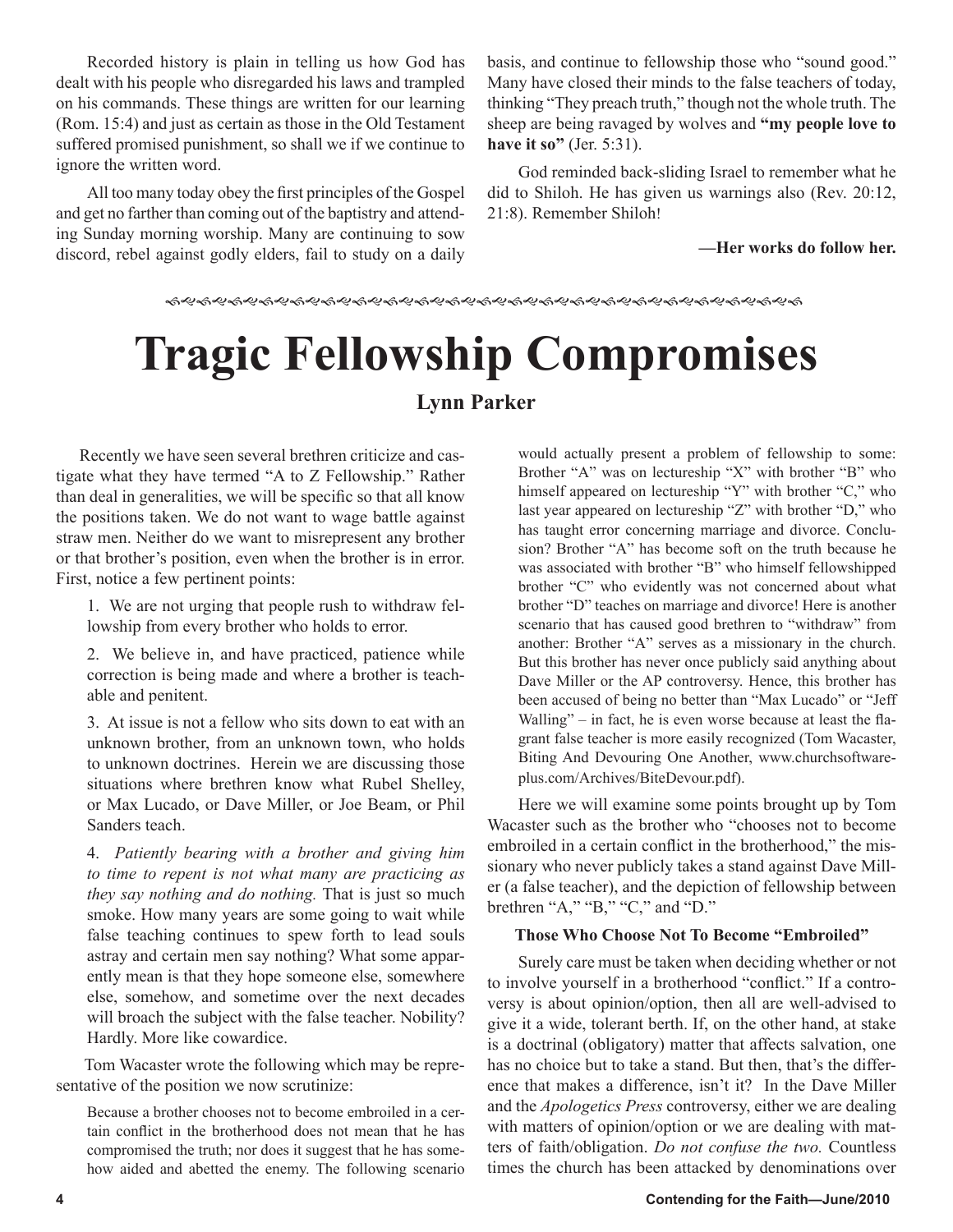the use of mechanical instrumental music in Christian worship. What denominations (and some of our erring brethren) view as a matter of opinion/option, we know to be a matter of faith/obligation. Some in the brotherhood are confusing the doctrine of elder reaffirmation/re-evaluation with a matter of opinion/option, such as the color of the church building carpet.

Our brother Tom Wacaster laments,

Here is another scenario that has caused good brethren to "withdraw" from another: Brother "A" serves as a missionary in the church. But this brother has never once publicly said anything about Dave Miller or the AP controversy. Hence, this brother has been accused of being no better than "Max Lucado" or "Jeff Walling" – in fact, he is even worse because at least the flagrant false teacher is more easily recognized.

Do I have a choice about whether to become "embroiled" in a fight where souls are at stake? You know the answer. God had something to say about those who would remain neutral in times of war. **"Curse ye Meroz, said the angel of Jehovah. Curse ye bitterly the inhabitants thereof, Because they came not to the help of Jehovah, To the help of Jehovah against the mighty"** (Judges 5:23). The late George Darling wrote,

Maybe, it's because I'm a little older, or maybe it's because I appeal to the younger preachers as a sounding board. Many times I have preachers come to me bemoaning the fact that they are mistrusted. These men are sad because the brethren seem to have so little confidence in them. They condemn the elders and others for being skeptical of them and their actions. There is a remedy for just such situations. It can be remedied once and for all by this method. (The same remedy will work for the congregation that is wondering "WHY" they do not have the fellowship and cooperation of sister congregations) When someone doubts your orthodoxy just come out into the open, hiding nothing and make a clear statement of just where you stand. If one makes a clear statement of his position then both the Christian and the modernist and liberals know where he stands. There will be no doubt anymore, but as long as a man persists in playing in both camps, and carrying water on both shoulders, riding two horses at once and doing the "split" he can expect to be treated with "care." The reason why men are mistrusted is almost invariably because they refuse to take a definite stand.

...A man is known by what he promotes, condones and opposes! More commonly you hear this expressed, "A man is known by both his friends and his enemies." If a man, (please keep in mind that the same rule applies to a congregation or an eldership), upholds unscriptural works or heretical teachers, whether this be in the form of a denominational ministerial association or a project concocted by our brethren designed to draw away disciples from the old paths, taking his place among them, recognizing them as his brethren in Christ, you can know that that brother does not promote New Testament Christianity! If he merely condones this mongrel association and says nothing for or against you can know that

his convictions do not run deep enough to cause him to cry out with a voice like a trumpet against the sin and division caused by these rebellious leaders(?) and that he is refusing to abide by the divine revelation of God. On the other hand if a man openly opposes the ring leaders of digression, refuses to attend their hodgepodge assemblies, obeys the Lord's injunction to MARK them that are causing division and occasions of stumbling, contrary to the doctrine which was learned, and TURNS away from them, and preaches with all his might that there is BUT ONE CHURCH and not 300 plus, people know where this man stands.... (George E. Darling, Sr., "WHY?," *Defender*, June, 1972).

"A man is known by what he promotes, condones, and opposes." Was brother Darling wrong? Now brother Wacaster defends an unnamed missionary who "has never once **publicly** [bold emphasis mine–LP] said anything about Dave Miller or the AP controversy" (is Tom Wacaster speaking of himself?) and now this missionary is held in suspicion. Why doesn't this missionary just come out publicly and plainly and state what he believes, thus removing any doubt? Can you really tell where a man stands by not only what he supports but also what he opposes? Brethren used to think so—and some of us still do. More importantly, God's word teaches the principle. Tom Wacaster wrote,

As for the brotherhood problems, I stand where I stood more than three decades ago when I began preaching. I think David Miller is a false teacher regarding marriage and divorce, and his reaffirmation of elders, **and I think the brethren who are ignoring this undeniable fact are in fellowship with a false teacher** [bold emphasis mine – LP]. I think Stan Crowley teaches error and I have emailed him until I am blue in the face and he gives no response. I opted out of the Shertz lectures two years ago and have not been invited back for 2006 or 2007. I wrote the folks at AP and told them that I would not be subscribing to R&R again, and asked some questions regarding all that has been happening, but again, silent as a tomb I did speak on the Lubbock lectures two years ago and talked to Tommy about Dave Miller's so-called "statement," and curiously he has not invited me back either (Email letter from Tom Wacaster to Michael Hatcher, dated July 27, 2007).

*Somebody changed*. It was March, 2010 when Tom Wacaster spoke on the Memphis School of Preaching Lectures, expressing his respect for men there, his appreciation for being given the opportunity to speak, and feeling honored to fill the pulpit. Conspicuously missing from brother Wacaster's sermon was any rebuke of the false teachers and their supporters at Memphis. Memphis School of Preaching, through its faculty and overseeing eldership, has more than amply demonstrated support for false teacher Dave Miller, and Stan Crowley at Schertz, TX., another marked false teacher. They had Phil Sanders, a man who has been known as a truth compromiser and one in fellowship with those not in fellowship with God, on this very lectureship with Tom Wacaster.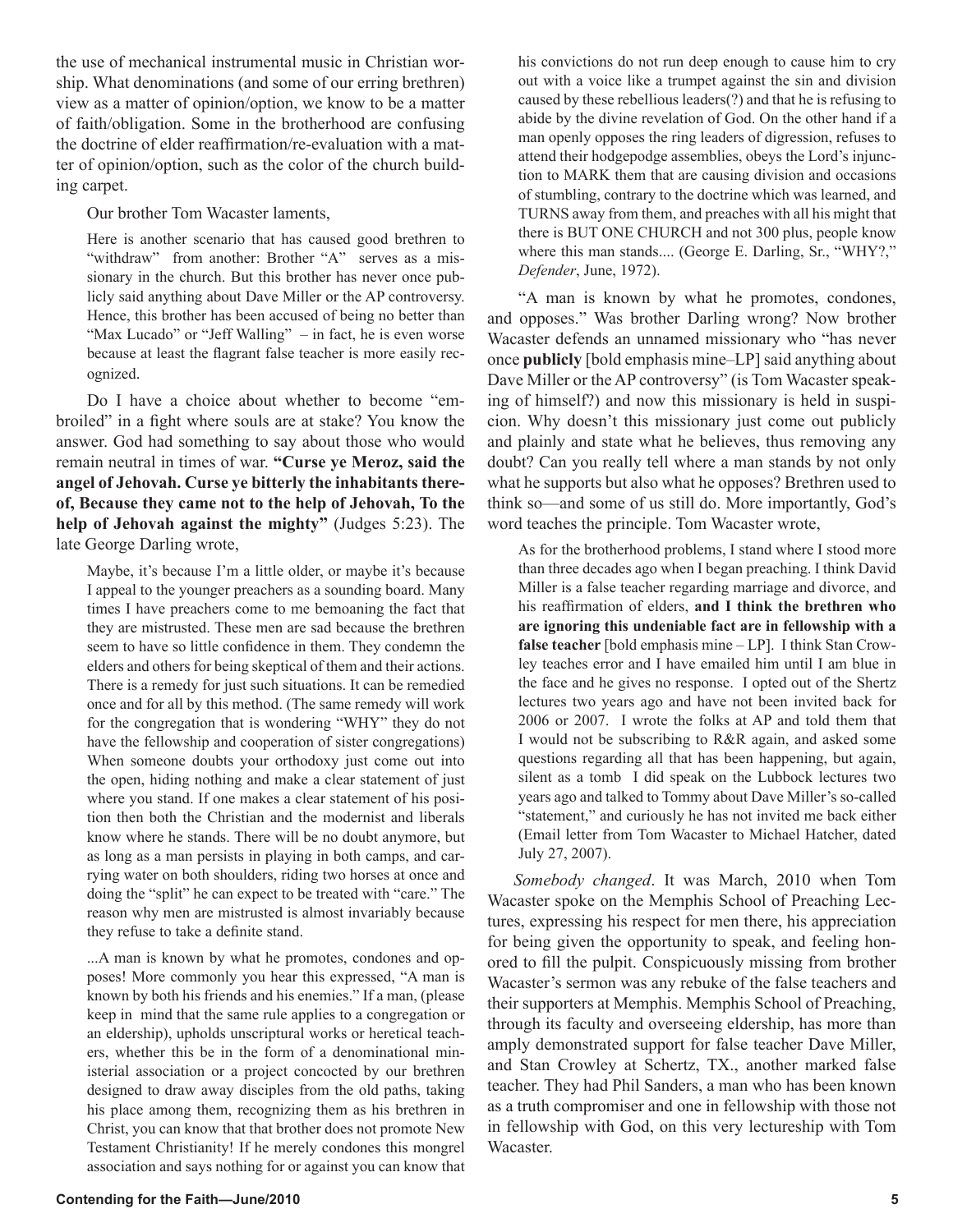It gets back to guilt by fellowship. Are we guilty of sin when we fellowship those in error? Now one more time we will state that we are not at all saying that in given situations and certain circumstances you cannot work with those in error while they learn better and repent. Sure—rebuke, reprove, admonish. But do not silently condone their error and thus partake of their evil deeds! And if he won't repent the Bible is clear (Eph. 5:11; Rom. 16:17; 2 Thess. 3:6; 2 John 9ff). Bill Cline wrote:

Is there such a thing as guilt by association? When brethren, especially preachers, continually seek the services and fellowship of those who are known false teachers, is there any justification in questioning their doctrinal soundness? Brethren, if the New Testament is going to be our only rule of faith and practice, then lines are going to have to be drawn and their boundaries adhered to!

The New Testament teaches that the false teacher is to be marked (Rom. 16:17). If any man does not obey the teachings of the Christ, we are not to have any company with him (2 The. 3:14). We do not need to wait until judgment to find out who the false teacher is so that we can mark him. We have the responsibility to make that decision here and now!

In 2 John 10-11 John wrote, "If any one cometh unto you, and bringeth not this teaching, receive him not into your house, and give him no greeting: for he that giveth him greeting partaketh in his evil works" (ASV). May we all understand that **to give countenance and sanction to a false teacher is to share his guilt**. How judicious and cautious the Christian must be! **In this passage God forbids us to do anything that would in any way encourage or support the false teacher and his doctrine!** There is such a thing as guilt by association and the doctrine of Christ plainly teaches it.

Someone may counter, "Jesus associated with sinners" (Luke 15). Yes, He did, but His association with them was **in no way an encouragement, an endorsement, or a support of them in their sin!**

We may share the false teacher's guilt by SILENCE. Not long ago I heard a preacher tell a story about Jesus talking to a young man and telling him to shave off his beard! Before the service was over the man was forced to make correction of the false doctrine. To have remained silent would have been wrong for every supporter of the truth in the audience. ...

There are other ways we may share the false teacher's guilt. We may share such guilt by INDOLENCE, UNCONCERN, PUBLIC COUNTENANCE, INWARD APPROBATION, OPEN APOLOGY and ASSISTANCE. We must be careful of our soul's welfare in its association with the false teacher.

Churches need to examine the man they secure for gospel meetings. If they have already scheduled men who have now turned out to be liberals, they need to write them and tell them their services will no longer be needed and tell them why they aren't needed. And gospel preachers, check on the places you go. **Some of the liberal churches are using sound gospel preachers in their meetings. The same can be said for many of the seminars. They sprinkle the staff of lecturers with a few sound speakers. Brethren, have** 

**you ever considered your association with such? Have you considered that your name and soundness are possibly being used? Have you considered the fact that your appearance on such seminars or in such meetings may be causing brethren to question your soundness?** [bold emphasis mine - LP]

We appeal for all who are concerned about the truth to carefully examine their association with others and be certain that they neither encourage nor support the false teacher. Some may say, "Wouldn't you go preach in a Methodist church?" Yes, I would, but my sermon would demonstrate beyond question that I neither supported nor endorsed them in their denominational error. And it is very doubtful that I would ever be asked to speak for them a second time.

In matters of opinion let us cultivate the widest liberality; in matters of doctrine let us cultivate uncompromising firmness. (William Cline, Guilt by Association, *Defender*, June, 1972)

#### **"A" Fellowships "B," Who Fellowships "C"...**

But now to the matter of fellowship and lectureship appearances. Remember, we are not discussing here just appearing on a lectureship with a false teacher. We are saying that if that happens, the faithful child of God will come out clearly against the errors of the false teacher. No one will leave the auditorium without knowing that the false teacher is just that! Brother Robert Taylor, recently known for his compromise in this area, once upon a time came down strong on men who would appear on lectureships with false teachers without publicly rebuking their false doctrines. As brother Cline stated, "my sermon would demonstrate beyond question that I neither supported nor endorsed them in their denominational error. And it is very doubtful that I would ever be asked to speak for them a second time."

Some are making fun of the principle of guilt by association (more accurately it is, "guilt by fellowship" (2 John 9ff). To them it is really an inconvenient doctrine. We're not talking here of an Apollos who received correction when he had taught error (Acts 18:25ff). We are speaking here of someone who has been corrected and had opportunity to repent. We'll call him brother "A." This is not someone who, with time and patience, is coming around. Nope, the way of truth has been explained to him and he has been given time to amend his ways and teaching. (Sounds like the situation with Dave Miller, doesn't it?) Brother "A" stubbornly refuses to repent and persistently remains in his error. Now is "A" in fellowship with God? No, of course not (2 John 9ff)! Can brother "B" fellowship "A"? No (2 John 9ff). Well, now brother "B" says, " 'A' is my brother and I don't agree with him but I'll fellowship him anyway." (Sounds like Memphis School of Preaching, et al., doesn't it?) Is "B" at liberty to do this? Of course not (2 John 9ff). Is "B" in fellowship with God? No (2 John 9ff). So neither "A" nor "B" is in fellowship with God or God's faithful children (2 John 9ff). Now that is simple enough.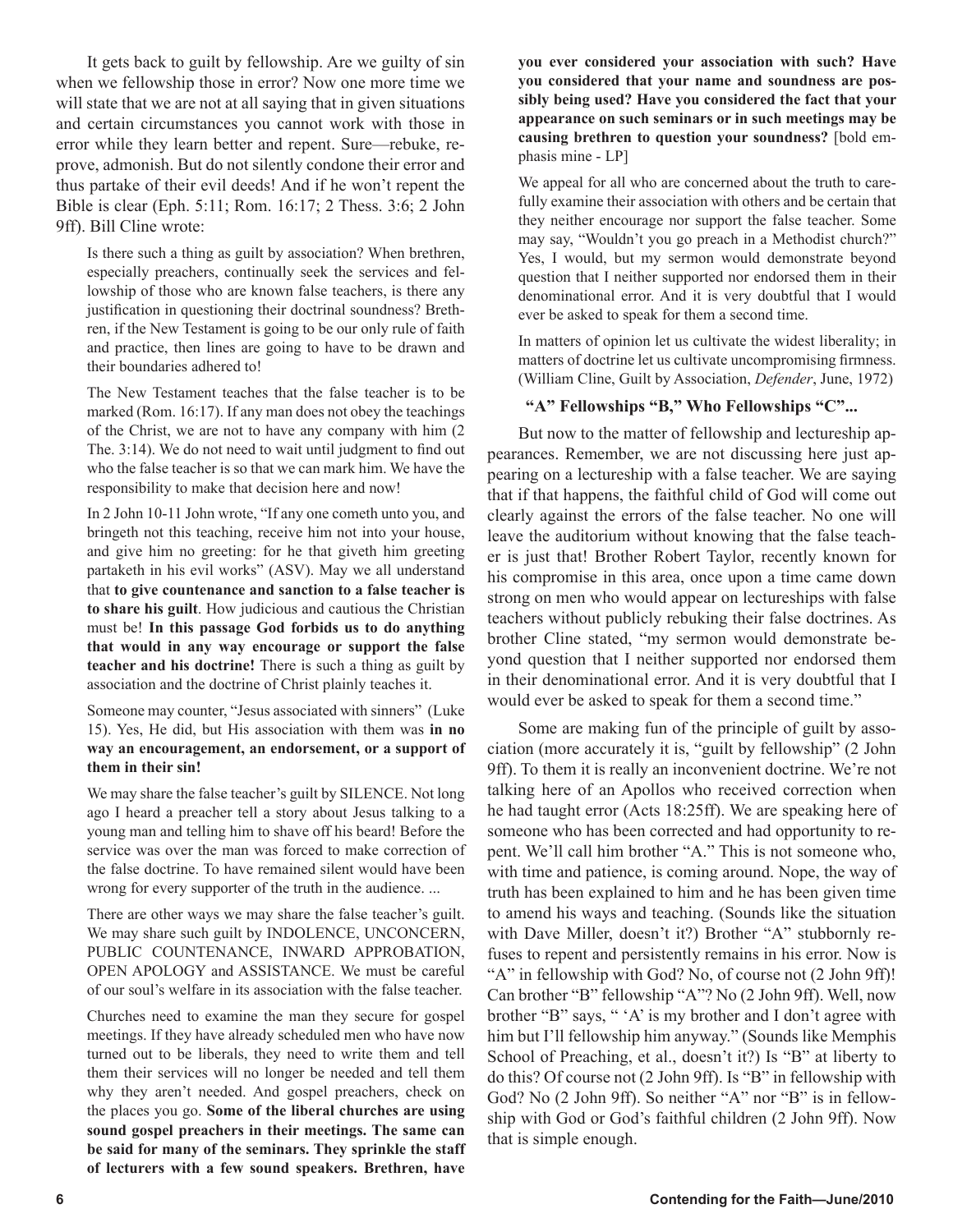Along comes brother "C" who is fully aware of A's error. C is fully aware of B's compromise. But "C" reasons, "I don't agree with A, and I wish B wouldn't buddy up to him but I'm not gonna break fellowship with B over it." That, friends, is basically a primer in how you allow false teachers free course to influence. It surely is possible for each succeeding person, from brother Abel to brother Zechariah, to be out of fellowship with God and thus out of fellowship with God's people if each disregards God's law of fellowship. This could all be stopped at some point by "B" or "C" saying, "No more! Teach false doctrine, fellowship false teachers, or otherwise persist in sinful behavior, and I cannot, out of respect for God's word, fellowship you." Is

"B" tainted because he fellowships "A?" If tainted means "in sin," then the answer is "yes!" Is C tainted because he fellowships B? Of course, seeing that B is not in fellowship with God. What if twenty-five men followed a false teacher, or extended the right hand of fellowship to those who are supporting the false teacher? Could twenty-six men, represented by letters "A–Z" be in sin for disregarding God's laws regarding fellowship (2 John 9ff; Eph. 5:11; Rom. 16:17)? Then you can have twenty-six men in sin! Remember brother Wacaster's scenario of four men (A, B, C, and D) that appeared variously on three lectureships? Let us test that in light of Bible principles. For sake of clarity, we present the following chart:

| LECTURESHIP "Z" THEME: BIBLE MORALITY<br>"COME HEAR THESE PILLARS OF THE FAITH PROCLAIM THE TRUTH ON BIBLE MORALS."<br><b>Rubel Shelly: "Abortion Is Sinful"</b><br><b>Tom Wacaster: " Fornication Is Sinful"</b><br><b>Rubel Shelly</b><br><b>Tom Wacaster</b> | <b>IS TOM IN FELLOWSHIP WITH RUBEL?</b><br>If yes, then Tom is in sin (2 John 9ff; Rom. 16:17; Eph. 5:11).<br>If yes, then Tom is not in fellowship with God or God's faithful.<br>If no, do the hosts of the lectureship know?<br>If no, does Rubel know of Tom's position?<br>If no, is Tom publicly reproving Rubel for his public error?<br>If not, why not?<br>If no, is Tom's appearance with Rubel tacit endorsement of Rubel?<br>If not, why not?<br>If no, will brethren be led to believe Tom is in fellowship with Rubel by<br>Tom's appearance here?      |
|-----------------------------------------------------------------------------------------------------------------------------------------------------------------------------------------------------------------------------------------------------------------|-----------------------------------------------------------------------------------------------------------------------------------------------------------------------------------------------------------------------------------------------------------------------------------------------------------------------------------------------------------------------------------------------------------------------------------------------------------------------------------------------------------------------------------------------------------------------|
| <b>LECTURESHIP "Y" THEME: GENESIS</b><br>"COME HEAR THESE PILLARS OF THE FAITH PROCLAIM THE TRUTH ON GENESIS"<br>Tom Wacaster: "Joseph and Jesus"<br>Dub McClish: "Moses and Christ"<br><b>Tom Wacaster</b><br><b>Dub McClish</b>                               | IS DUB IN FELLOWSHIP WITH TOM?<br>If yes, then Dub is in sin (2 John 9ff; Rom. 16:17; Eph. 5:11).<br>If yes, then Dub is not in fellowship with God or God's faithful.<br>If no, do the hosts of the lectureship know?<br>If no, does Tom know of Dub's position?<br>If no, is Dub publicly reproving Tom for his public error?<br>If not, why not?<br>If no, is Dub's appearance with Tom tacit endorsement of Tom?<br>٠<br>If not, why not?<br>If no, will brethren be led to believe Dub is in fellowship with Tom by<br><b>Dub's appearance here?</b>             |
| LECTURESHIP "X" THEME: EVANGELISM<br>"COME HEAR THESE PILLARS OF THE FAITH PROCLAIM THE TRUTH ON EVANGELISM."<br>Dub McClish: "Zeal in Evangelism"<br>Daniel Denham: "Daily Evangelism"<br><b>Daniel Denham</b><br><b>Dub McClish</b>                           | IS DANIEL IN FELLOWSHIP WITH DUB?<br>If yes, then Daniel is in sin (2 John 9ff; Rom. 16:17; Eph. 5:11).<br>If yes, then Daniel is not in fellowship with God or God's faithful.<br>If no, do the hosts of the lectureship know?<br>If no, does Dub know of Daniel's position?<br>If no, is Daniel publicly reproving Dub for his public error?<br>If not, why not?<br>If no, is Daniel's appearance with Dub tacit endorsement of Dub?<br>If not, why not?<br>If no, will brethren be led to believe Daniel is in fellowship with Dub by<br>Daniel's appearance here? |

#### **CONCLUSION**

It brings me no pleasure to expose brother Wacaster's error (and those who hold to his doctrine). I have, in years past, counted him as a dear friend and brother. We have worked together in several efforts. Tom asked me to moderate for a debate he had with a Baptist preacher some years ago (I was unable to moderate due to secular employment). But Tom and those of like persuasion, are wrong, grievously wrong in their position and actions. This compromise on God's laws of fellowship is an aid to false teachers. It allows false doc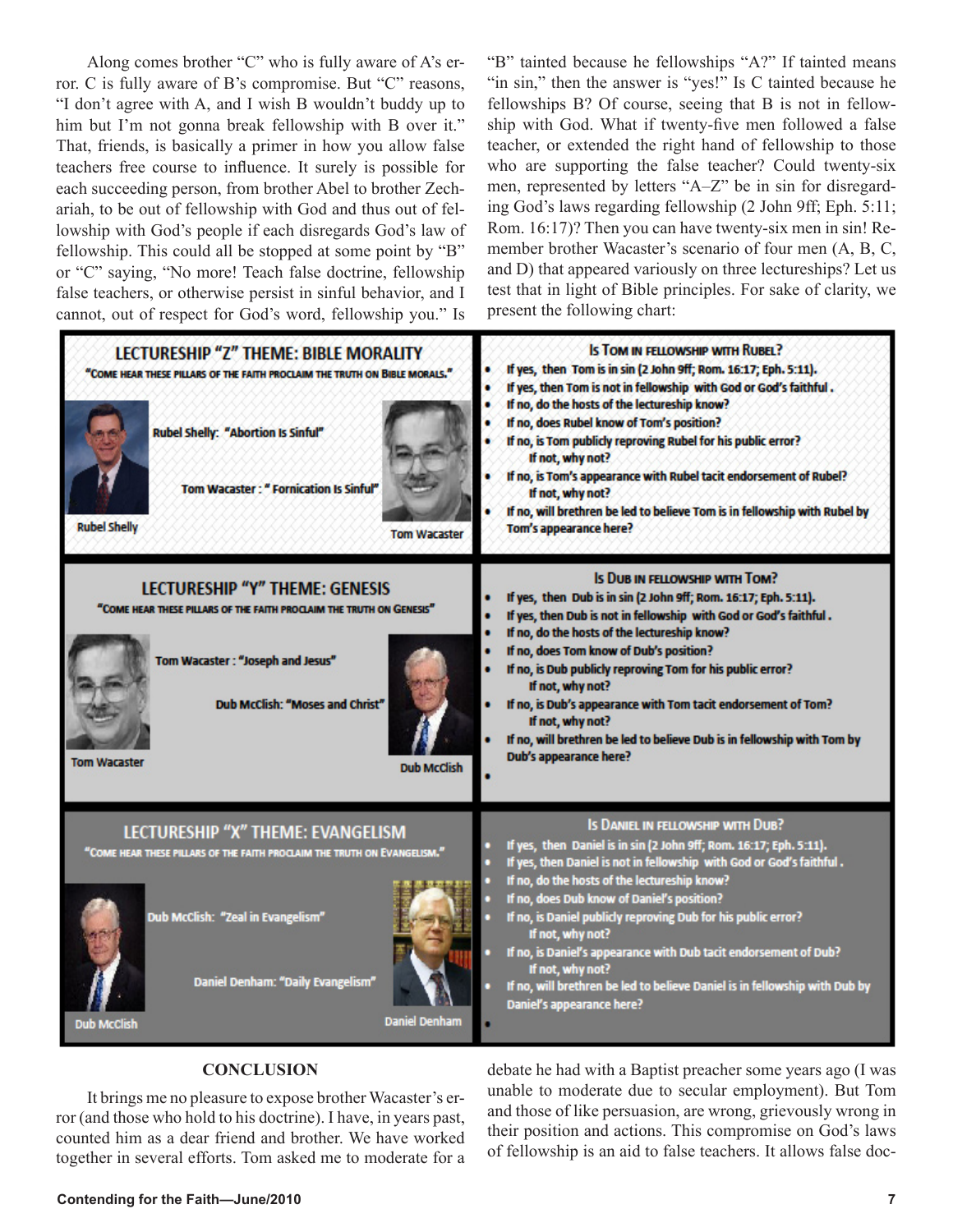trines to gain momentum and acceptance in the brotherhood. If Tom Wacaster and others persist in their current course of conduct, they will lose their souls and no doubt, take many down with them. It does not have to happen.

#### **END NOTES**

**1** As quoted in *CFTF*, March, 2010, p. 15, Robert Taylor wrote:

It is difficult to figure out some of our brethren in their inconsistent actions. They will bemoan the liberal spirit that is capturing large portions of our once uniformly conservative brotherhood. Yet on a continuing and even increasing basis they will appear with them on lectureships, workshops, seminars, and other occaions. It would be wonderfully courageous and highly commendable if they went to unmask their errors and uphold Truth with militant majesty; yet this they do not do as a general rule. There may be a few exceptions along the way but not many for sure. ... yet each year there are a few more conservative brethren who agree to speak...and with the backing of their elderships respectively. If they went there with the spirit of Elijah before Ahab or the false prophets of Baal, the spirit of noble Nathan before adulterous David, the spirit of John the Baptist before Herod and Herodias, the spirit of they would not have the welcome mat extended to them for repeat performances. Will any doubt? If so, on what logical basis?

"Birds of a feather flock together" is not just true of winged fowl; it has a spiritual application as well. Brethren who constantly associate with false teachers, never confuting them, have not yet learned to hate every false way (Psa. 119:104, 128; Rev. 2:6). Yet they want to maintain a reputation for soundness. Such is extremely hard to attain and then maintain while giving tacit endorsement to liberalistic forces (From the Annual Denton Lectureship Book, *Studies in Joshua, Judges, and Ruth*, pp. 528, 529).

#### **—1650 Gander Slough Road Kingsbury, TX 78638**

#### 

## **LIPSCOMB UNIVERSITY CREATES THE INSTITUTION FOR CHRISTIAN SPIRITUALITY**

#### **Lloyd Gale**

The opening sentence of a letter dated February 12, 2010 from Earl Lavender, Executive Director of the Institute for Christian Spirituality, Lipscomb Univerity, Nashville, TN., states: "Lipscomb University is pleased to announce the opening of the IN-STITUTE FOR CHRISTIAN SPIRITUALITY." Lavender goes on to say,

Through this institute, Lipscomb will offer its second doctoral degree and several certificate programs for Christians who want to deepen their walk with God. Programs are designed for everyone from the church leader who needs a safe place to grow and discern God's call **in his or her life**, to the beginner in the faith journey who is eager to grow. Lipscomb is pleased to offer fresh resources that will nuture deeper spiritual lives. (Bold mine – L.E.G)

To celebrate this new institute John Ortberg, a nationally known speaker and author in spiritual formation, will be here on March 2nd.for many exciting engagements which are listed on the postcard below. You are invited to join us on the Lipscomb campus and participate in these events throughout the day.

Being aware of how far Lipscomb has departed from the once delivered faith, caused me to doubt that this "nationally known speaker" was even a Christian. Is it possible for someone to be a spiritual person who has not obeyed the Gospel of Jesus Christ and who is a member of some humanly conceived church; a person who does not believe what the Holy Spirit inspired apostle Paul recorded in Eph.4:1-6:

**I therefore, the prisoner of the Lord, beseech you that ye walk worthy of the vocation wherewith ye are called. With**  **all lowliness and meekness, with longsuffering, forbearing one another in love; Endeavoring to keep the unity of the Spirit in the bond of peace. There is one body, and one Spirit, even as ye are called in one hope of your calling; One Lord, one faith, one baptism, One God and Father of all, who is above all, and through all, and in you all.**

Could a person be called a spiritual person who does not believe, teach and practice these inspired words? Is a person a spiritual person who denies, and has never obeyed, the Lord's instructions pertaining to what one must do to be saved—one, therefore, who has never been cleansed from his sins by the blood of Jesus Christ?

Is it not true that the spiritual person is the person who believes and obeys implicitly all of God's teachings pertaining to his salvation; that the spiritual person is the person who walks in harmony with the instructions of the Spirit. Not just some of His instructions but all of them that have to do with faithful Christian living? **"For whosoever shall keep the whole law, and yet offend in one point, he is guilty of all"** (James 2:10) This great spiritual state is reached by a diligent study, learning and obeying God's Word concerning becoming a Christian and in living the Christian life (Matthew 8:31; 1 Cor. 15:58; Rev. 2:10).

Is it not true that our Lord Jesus Christ built His church about 2,000 years ago to house all the saved and to save others by preaching the Gospel, edification of the saints, and by engaging in benevolent works? The Lord's institute for spirituality is the church. He promised to build it, did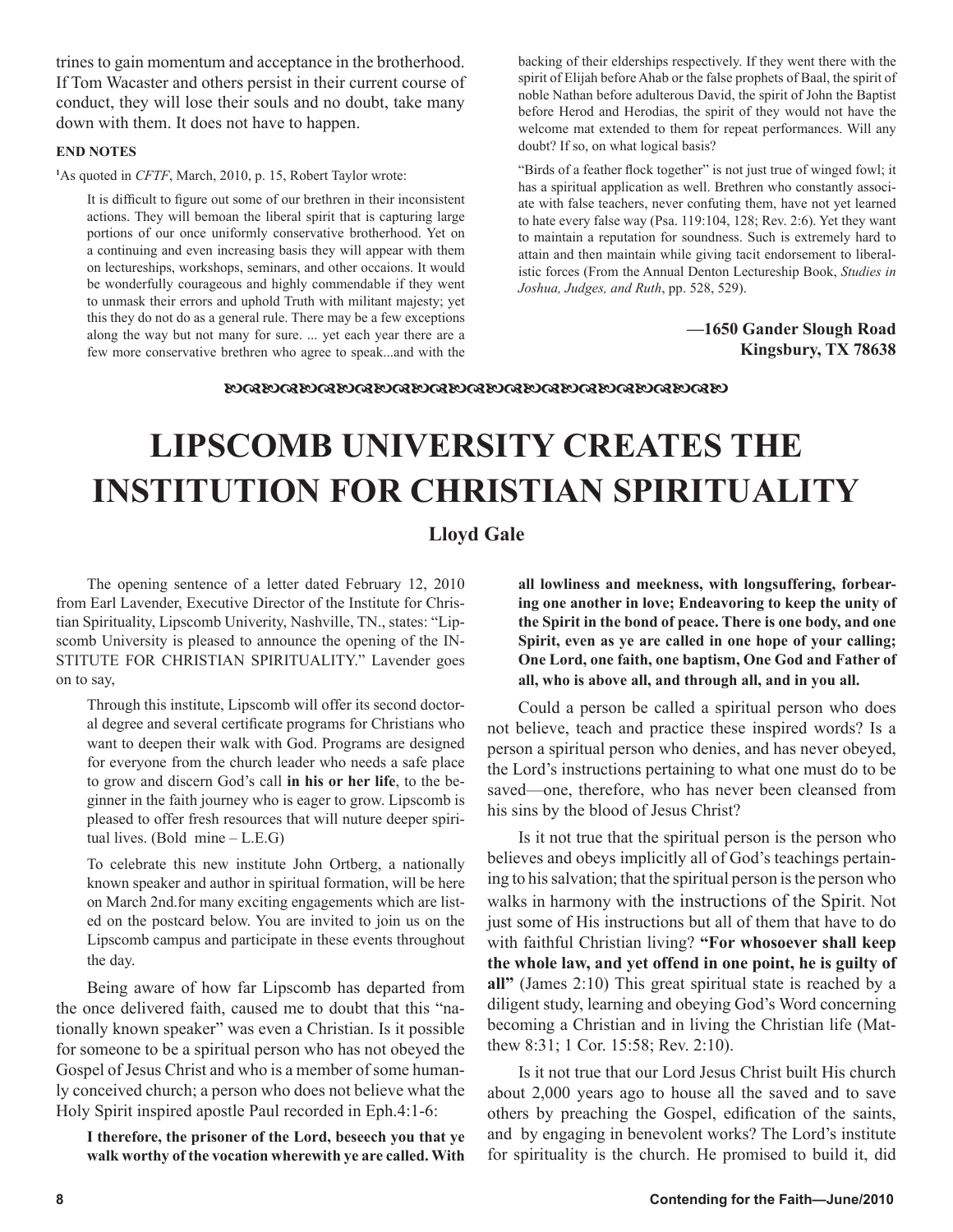in fact build it, and purchased it with His own blood (Matt. 16:18; Acts 20:28; Acts 2:38, 41, 42, 47). Is not the action of Lipscomb another effort to repudiate what the Bible teaches concerning New Testament Christianity?

#### **So who is this "nationally known speaker and author in spiritual formation" John Ortberg?**

He currently serves as the pastor at Menlo Park Presbyterian Church in California. Prior to that he served as teaching pastor at Willow Creek Community Church South Barrington Illinois, one of the largest congregations in the nation. So now we know that some who claim to be members of the church of Christ are going to be taught about "spirituality" by a man who has never obeyed the gospel, who is not in a covenant relationship with God, and is not himself spiritual. Quite remarkable!

I wonder if John Ortberg is aware of a recent survey of members of the Presbyterian church that found one out of three Presbyterian do not believe one must be a Christian to be saved? Presbyterian doctrine does not teach that one must

obey the Gospel and be added to the blood purchased church of Christ by the Lord (Acts 2:41, 47). So one who denies John 14:6 and Eph. 4: l-6, along with many other Scriptures, back in March taught some apostate Christians and no telling who else about spirituality. Will wonders never cease?

It appears that many Americans are recognizing what is happening as the progressives in our government are ignoring and violating our Constitution and Bill of Rights. They are rising up in protest and demanding a return to the Law of the land. I pray for the day when once faithful members of the Lord's church, and others, recognize how far many have departed from the once delivered faith (Jude 3). Pray that they open their eyes and see the disaster that awaits if they continue down this road. It seems that no matter how radical the departure from the faith is some refuse to see it. Must they wait until they open their eyes in eternal torment before they realize their sins? Pray that such may not be the case.

#### **—1186 Martha Leeville Rd. Lebanon, TN 37090-8265**

*ବ୍ୟବଶକ୍ଷିତ ସିଂକ୍ଷାବ୍ୟ ବିଶାବ୍ୟ ବିଶାବ୍ୟ ବିଶାବ୍ୟ ବିଶାବ୍ୟ ବିଶାବ୍ୟ ବିଶାବ୍ୟ ବିଶାବ୍ୟ ବି* 

#### **(Continued From Page 1)**

yond one's own ability relative to an assigned task—such action still is accredited as morally virtuous for that individual just as if he had done it by himself. So we can safely assume that all those opting for Passive Internal Sanctification must accept the notion that Christ's behavior as the son of man need not totally have been caused by self-determined inner states (wherein the action is free and the agent morally responsible—hence personally virtuous) as He progressed through life, but that actions in His life could be caused by non self-determined inner states (wherein the action is not free and the agent is NOT morally responsible—hence is NOT personally virtuous by that act). Now here, brethren, is the "Deaver doctrine" in all of its unbiblical glory! Make your choice for either ACTIVE INTERNAL SANCTIFICA-TION or for PASSIVE INTERNAL SANCTIFICATION! I have previously upheld and will continue to contend for the active version for both non-Christian and Christian—instead of what might be accurately described as "Virtue by Association" or "Virtue by Proxy"—will you?

Should the reader attempt to foist the absurd (i.e. false) notion that I have in essence become an "anti-cooperationist" in that I allegedly refuse to allow God to help the Christian as Mac has accused me of, then I would hasten to **"Answer a fool according to his folly, Lest he be wise in his own eyes"** (Pro. 26:5) by pointing out that Mac is the one who holds the "saints only" viewpoint regarding God's direct-to-the-mind operation and not me! [Yes, it's true that I actually laughed out loud when I first came across this "answer and response" from Mac. I have also needed Dramamine to just watch (much less to study) the Deavers' lurch to the left–which induces more motion sickness than a State Fair dive bomber to those of us who have known them for years. In recent days, Mac and Weylan are likely having to take Dramamine in observing Todd's further leftist pendulum swing! From their own discord I am forced to conclude that either the Holy Spirit is confused (just as He seems to be among rank Pentecostals who are also in disagreement with one another while each claims a Direct Operation) or that NONE of them are actually getting a Direct Divine Illumination of the Spirit! I think you know my answer (cf. 1 Cor. 14:33)!

#### **Deaverite Fellow Travelers**

Despite a small chorus of Deaverite "cheerleaders" who specialize in not even being aware of the primary writings by myself and others, most folks have had the good sense to "see through" this erroneous choice of passivity instead of activity regarding moral action! Malcolm Hill has displayed a singular ignorance of the detailed case that has been mounted by many of us against this doctrine of ethical passivity, following the "Pied Piper of Denton" in falsely accusing us of upholding an "inactive Deity." Yet, quite strangely, it never seems to dawn upon those breathing the rarified air of Planet Deaver that they maintain this same alleged "inactive" view of the Spirit of God towards any and all (i.e., billions!) non-Christians! Thus, while God directly blows a wind into the saint's sails, the non-Christian is left to paddle his own canoe by means of the Word only. But I would ask what kind of meaningful response can you have toward your opponents if they have not taken time to inform themselves adequately about it? Malcolm's feet are firmly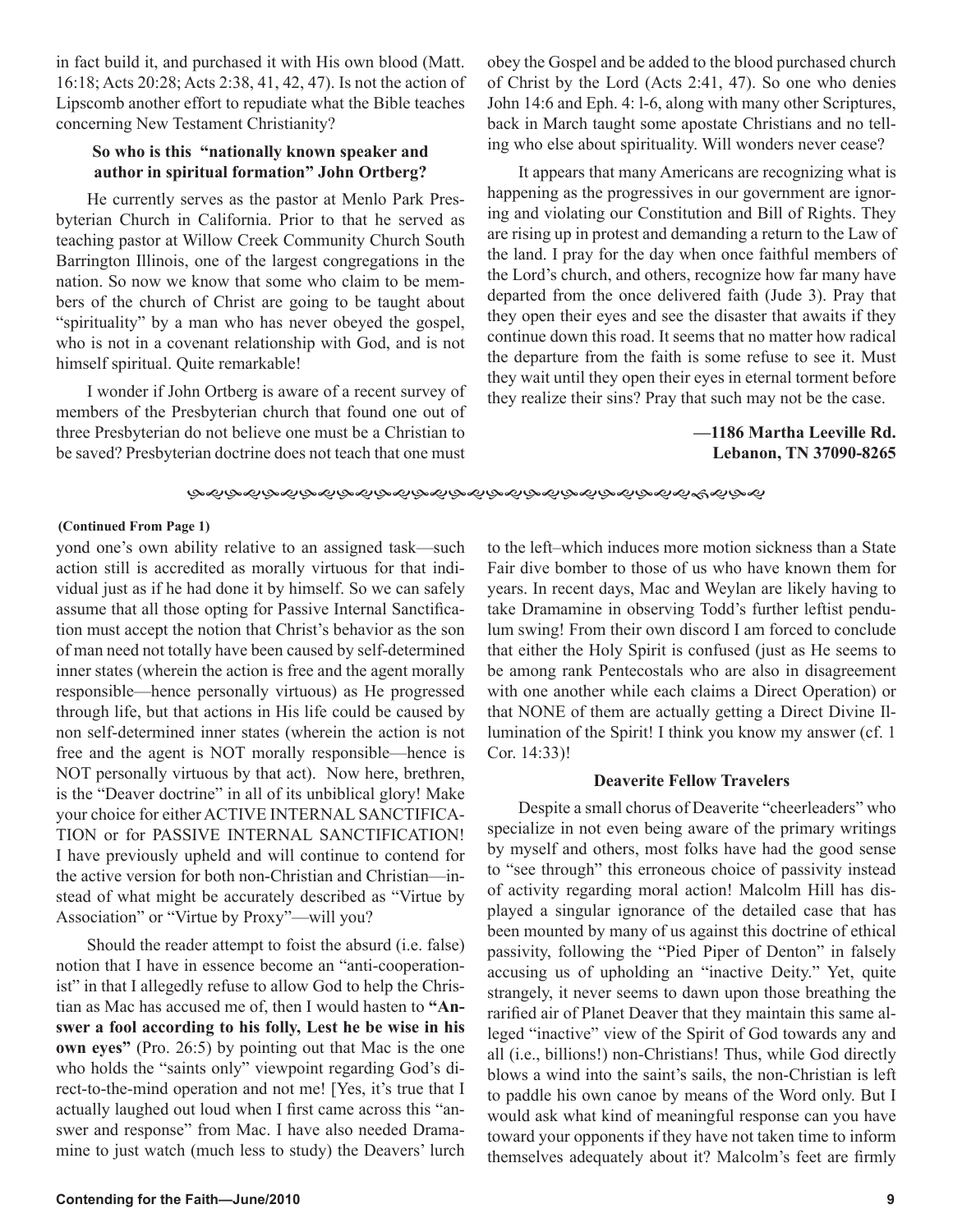planted in midair on "planet Deaver" so that he seems to be responding not to people and ideas as they really are, but to a construction in his own mind and of his own imagining. (I suspect he has become a bit like a crazy uncle who used to be able to be somewhat reasonable and articulate, but now is only an embarrassment to the family).

Lack of space forbids a complete exposition, but the reader can surely see that something more is at stake here than simply one's own personal virtue and culpability! We can see that without a voluntary choice and carrying through by one's Self as to what is right (both negatively and positively), there can be no such thing as virtue. *NOTE:* puppets and dogs are incapable of virtue because they act without conscious thought and control! Ask yourself if you agree with Mac's version of human "freewill" which includes a "morality" based upon factors beyond man's conscious thought! Without that freedom of choice and "hands-on" control, there is no morality and no love but only an automated, mechanical response. Once again we turn to the burning issue: *Was Jesus the way He was because some force outside His own volition so 'infused Him with virtues' or accomplished (i.e., carried out) the virtue for Him that He could do nothing but good?*

#### **The Spirit and Hebrews 4:15**

If your answer to the above question is "Yes", then what is the true meaning of Hebrews 4:15: **"For we have not a high priest that cannot be touched with the feeling of our infirmities; but one that hath been in all points tempted like as we are, yet without sin"?** When we examine Jesus' life, we find a pervasive and powerful presence and activity of the Spirit throughout, including His birth (Luke 1:35) and John's announcement that Jesus would baptize with the Holy Spirit (Mark 1:8). The Spirit is present in dramatic form from the very beginning of His public ministry, for there was a perceivable coming of the Holy Spirit upon Him at that time (Mat. 3:16) in fulfillment of Old Testament prophecy (Isa. 42:1). But did Jesus have His moral qualities for Himself, or did the Spirit directly help or "inject" Him with such attributes as strength and love? Did the Spirit "do" the courage and "do" the love?

Immediately after His baptism, "Jesus, full of the Holy Spirit, returned from the Jordan, and was led in the Spirit" into the situation where the temptations took place (Luke 4:1). Mark's statement is forceful: **"And straightway the Spirit driveth him forth into the wilderness"** (Mark 1:12). The rest of the ministry of Jesus as well (including His teaching) was conducted in the power and by the direction, either directly or indirectly, of the Holy Spirit. Peter told Cornelius about **"Jesus of Nazareth, how God anointed him with the Holy Spirit and with power: who went about doing good, and healing all that were oppressed of the devil; for God was with him"** (Acts 10:38). Jesus declared: **"If I by the Spirit of God cast out demons, then is the king-** **dom of God come upon you"** (Mat. 12:28). Such was done directly by God's Spirit.

When the seventy returned and reported that even demons were subject to them in His name (Luke 10:17), even Christ's emotions were said to be in or by the Holy Spirit: **"In that same hour he rejoiced in** (**by**—ASV) the Holy Spirit (v.21; cf. 1 The.1:6; emph. TMH). While no one doubts Jesus' inspiration, the question is: *Did the Holy Spirit directly infuse or cause the ethical fruit of the Spirit we call JOY in Him here?* **Question:** *Was Christ only able not to sin but did avoid sinning, or was He not able to sin?* Is it the case (as some affirm) that Jesus is God with a quasi-human character upon which the Holy Spirit acted so that it would be physically possible but morally impossible that He would sin? Incredibly, some brethren (like those on planet Deaver) agree with those Calvinists who answer: "Yes!" According to Dallas M. Roark, Louis Berkhof defended Jesus' sinlessness

on the basis of the essential bond between the human and divine natures… In doing so he altered the nature of Jesus' temptations, especially in the wilderness and in Gethsemane, and reduced the significance of Jesus' will in his obedience to the Father.

This is to alter the nature of our Lord's temptations all right, and, in fact, to do away altogether with any significance of Jesus' will in His "obedience" to the Father. Berkouwer contends that:

One must hold…that those are wrong who are content to say that Christ was able not to sin…. The moment the Scripture introduces the temptation in the wilderness it mentions Christ's being filled with the Holy Spirit. In his life there is a mysterious incapacity for sin stemming from his love and mercy.

#### Roark says:

The truth of the life of Jesus could be stated in terms of an analogy in which gold is tried, but it is part of its nature that it always stands the test…. Therefore, the human nature would be under the realm of enabling grace (presumably—don't you see—through the direct operation of the Holy Spirit—TMH) **in which it could not sin** (emph. TMH).

Everyone involved in this latest Holy Spirit controversy which began in 1994 will remember the disquieting "tractate scoldings" we were privileged to receive from those on Planet Deaver concerning "enablement," the meaning of which was exactly the same as Berkhof, Berkouwer, and Roark, but only set forth in different verbiage.

#### **A Hellish Lie: To Misinterpret Heb. 9:14 to Uphold "Theistic Determinism"**

Please note the strong parallels between the Deaver view of Ephesians 3:16 and this crucial verse: **"How much more shall the blood of Christ, who through the eternal Spirit offered himself without blemish unto God, cleanse your conscience from dead works to serve the living**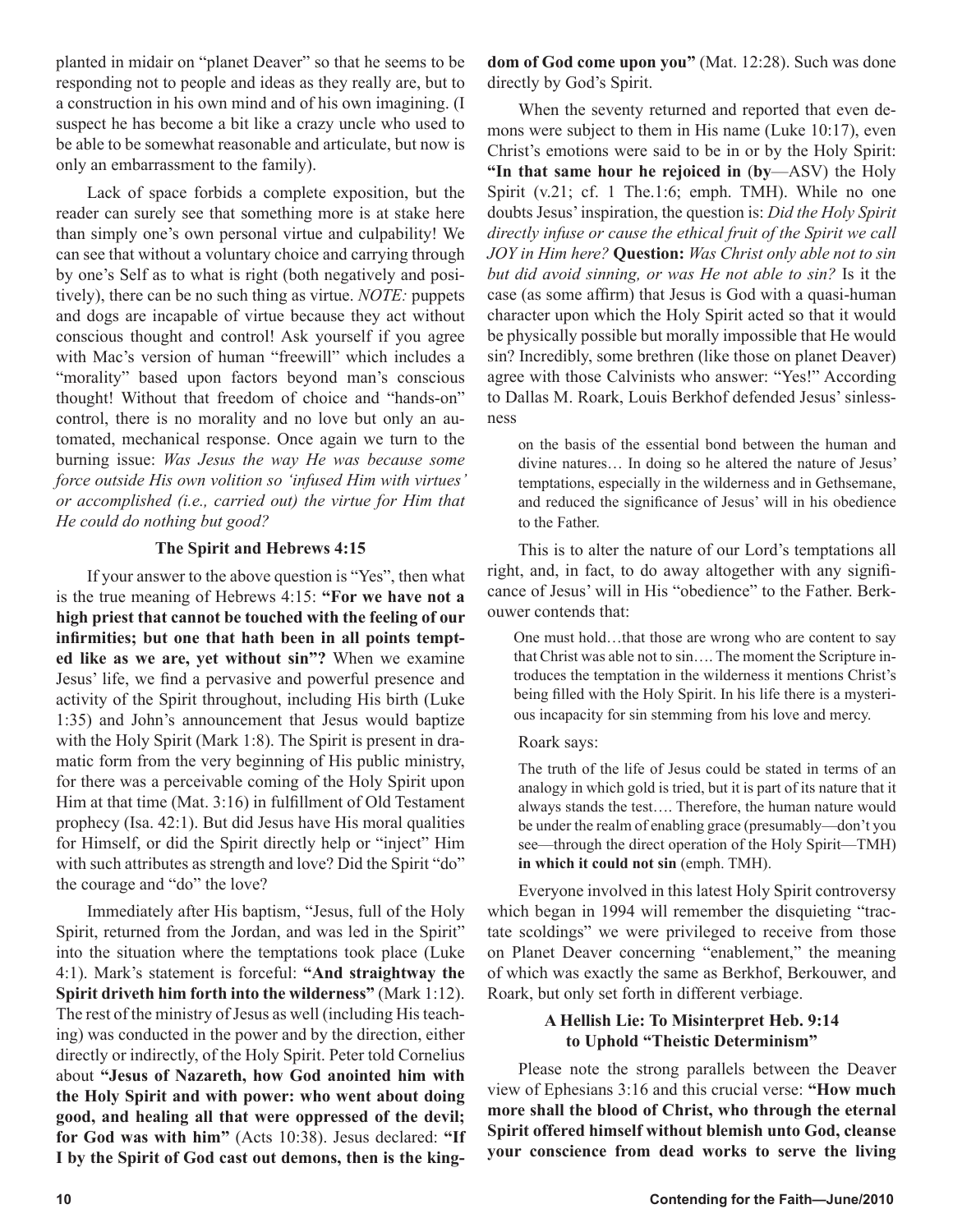**God?"** (Heb. 9:14; emph. TMH). Since our Lord had the Spirit without measure (John 3:34), does this verse really teach that the Holy Spirit DIRECTLY moved Jesus to offer Himself up unto God? From their allegations concerning New Testament Christians, we need to ask those on Planet Deaver if they really want to affirm that *God is attempting to change the human heart by His direct sovereign power or by persuasion?* Surely we all know that we MUST uphold "Self-Determinism" and not Deaverism's "Direct Theistic Determinism" of morality! Perhaps just here a definition of "persuade" is in order: "1. to cause to do something, esp. by reasoning, urging, or inducement; prevail upon; 2. to induce to believe something; convince."

Despite their logical pedigree which has always stressed PERSUASION by evidence, the Deavers actually have ended up affirming that the faithful Christian only decides by his own direct will up to a point (i.e., he "pre-decides") that he wants or desires to do right and then the Holy Spirit goes on to DIRECTLY enable or move him to do the moral or right thing. Once again, those on Planet Deaver affirm such both positively (e.g., from love through self-control as fruit of the Spirit—Gal. 5:22-23), and yes, even negatively (e.g., to refrain from works of the flesh!—Gal. 5:16-21)! Thus, while (I assume) they still rightly reject deterministic, mechanical external forces upon the human heart as the prevailing cause of ethical action, the Deavers substitute in its place the living, non-materialistic power of the Holy Spirit! Pure and simple this is to deny that man is the actual choicemaker in virtue or goodness and is in fact to make an "end run"

around such verses which falsify such a position (and which quite strangely the Deavers affirm about non-Christians). Paul said: **"let us cleanse ourselves of all defilement of the flesh and spirit, perfecting holiness in the fear of God"** (2 Cor. 7:1) and Peter also affirmed that humans are to **"be like as he who called you is holy, be ye yourselves also holy in all manner of living"** (1 Pet. 1:15). Along with other faithful brethren, I have rejected the "Let go and let God" poppycock all of my life when argued by denominationalists and by Christians, and I reject the same when coming from the marvel which is Planet Deaver! May God help us never to get wedded to ANY doctrine (or interpretational procedure) that implies such a hellish lie, especially about our Lord's great moral accomplishment in His truly personal sacrifice of Himself on Calvary's cross! While it may be truthfully said that under the Holy Spirit's influence Jesus went to the cross, rose from the dead, ascended in the heavens, and there made an offering for the sins of the world, as Milligan concluded, "it was not to any extraneous influence, but to the personal dignity, glory, and Divinity of Christ himself, that the infinite value of his offering is to be ascribed," Though certainly cognizant of and accepting of the fact of influences, the view of self-determinism maintains that a person's acts by which he will be judged are in the final analysis caused by himself—by that person acting by means of his own will. The difference between "Direct Theistic Determinism" and this viewpoint is the difference between error and Truth. (*More to follow*).

> **—P.O. Box 244 Vega, TX 79092-0244**

## **Is Todd Deaver Also Among The Prophets, Or Maybe Even The Apostles?**

#### **Daniel Denham**

As we continue to follow and chronicle the development of the Deaver doctrine, we have watched each new stage in this development with both intense wonder and profound sadness. Roy C. Deaver was a mentor and friend, but his son Mac Deaver has brought about a sullying of his name in a way that it may never be able to recover.

We have watched over the past year the progression (actually digression) of Todd Deaver over into the Emerging Church camp with the likes of Al Maxey, John Mark Hicks, Rubel Shelly, and Jay Guinn. Todd is the youngest son of Mac, and is, along with Glenn Jobe, credited by Mac himself with convincing the latter to accept the idea of present day Holy Spirit baptism. Now another milestone has been reached by Todd, and it causes one to ponder whether Mac

will not be far behind his son on the matter.

Todd has become a member of the postmodernistic leaning Missional Outreach Network headed by James Nored, and involving among its regular bloggers such liberals as John Dobbs and Sixto Rivera (cf. http://www.missionaloutreachnetwork.com/xn/detail/2422312:Event:32693?xg\_ source=activity). Todd even has his own webpage with this program (cf. http://www.missionaloutreachnetwork. com/profile/PhilipToddDeaver). It promotes the idea of present day spiritual gifts including that of apostolic authority (http://www.storyofredemption.com/page20.html). The following link will take one to a document on the Internet that outlines their error on this point and even presents the feminist dogma that women were also apostles in the same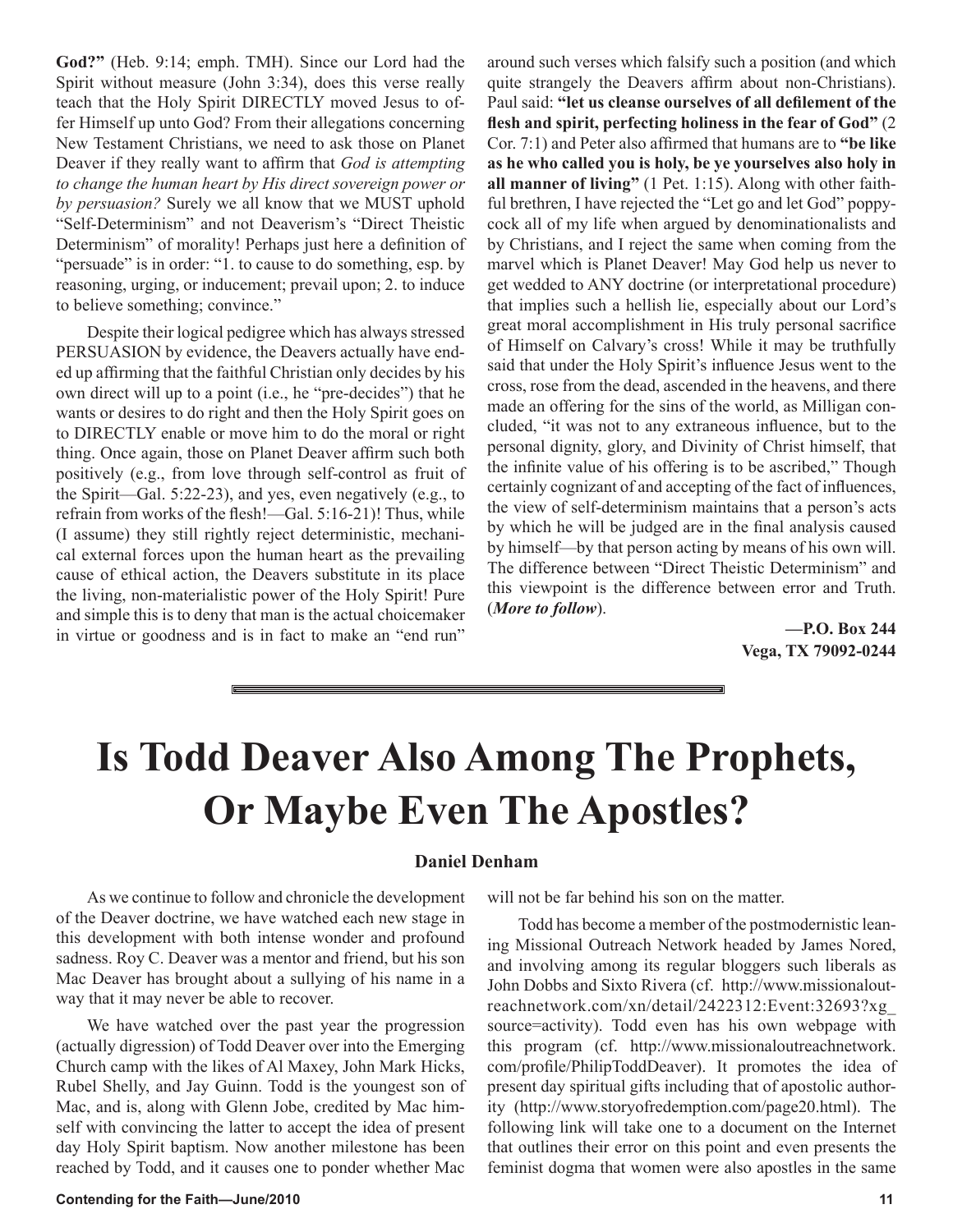sense and with the same authority as the others (http://www. storyofredemption.com/The%20Gift%20of%20Apostolic\_ Missional%20Leadership.pdf). They affirm that "Junias, a female" was an apostle (cf. Rom. 16:7). They fail to note that the term "apostles" is masculine gender. If Junias is female, then she fails to qualify on that account. But the term Junias can be either masculine or feminine. These brethren are thus seeking to build their case on something that they cannot even be certain about relative to the identity of this person (cf. A. T. Robertson, *Word Pictures in the New Testament*, vol. IV, pp. 426-427). Junia would actually be the feminine form, and Junias properly masculine (H.A.W. Meyer, *Critical and Exegetical Hand-Book to the Epistle to the Romans*, p. 567).

But even more to the case is the fact that the construction states that the Andronicus and Junias mentioned by Paul were "of note among the apostles." The idiom does not mean that they were apostles! It simply means that they had a good reputation "among the apostles." The Greek phrase *episeemoi en tois apostolois* does not demand that they were "among the apostles," but indicates only that they were "of note," viz., held in high esteem, "among the apostles." Meyer, especially, discusses at length the force of the idiom and translates it as "distinguished, i.e. most honourably known by the apostles" (italics his, p. 568). So also concludes Moses Lard in his *Commentary on Romans* (p. 456). Even the vast majority of commentators who take it to refer to an inferior class of apostles (a class not in the same category and did not possess the same authority as the twelve) apply it to two men here and not to a woman at all. Only in recent years, due to feminism's influence and the egalitarian liberalism rife in our schools, has this new view been postulated affirming that there were female apostles in the full authoritative sense of the word.

But even more alarming about Todd's new defection is the implicit claim now to possess gifts that in Biblical teaching were clearly miraculous in nature. How long will it be before Todd and his new cronies are hopping pews, barking like dogs, running into walls, and belting out the "holy laugh" like the Third Wave Charismatics in the Emerging Church Movement they are following? How long will it be before Mac and company join in the frolics with this "new breeze of the Spirit" blowing through the liberal churches? Remember folks a couple of months ago I reviewed and answered an article by Mac's buddy, Malcolm Hill, president of Tennessee Bible College in Cookeville, TN, who disparaged anyone who would dare "limit the power of God." Are they preparing for the next quantum step in abject Holy Rollerism? We will see in due time. Sad indeed! Todd is well on his way. Will Daddy be following?

> **—607 72nd St. Newport News, VA 23605**

HELP CFTF GROW! —Sign up five new subscribers in 2010—Send subs. to: P.O. Box 2357–Spring, TX 77383–2357

# **MAXIMUM AL**

#### **Gary W. Summers**

The April issue of *Contending for the Faith* published my recent review of the February lectureship book, *Profiles in Apostasy #1*. I had previously printed it in Spiritual Perspectives on March 21, 2010; it is also on our web site, www. spiritualperspectives.org.

This lectureship and book have elicited something quite unusual—responses. Most of the time, liberals just ignore everything that faithful writers say. In fact, silence is common; Max Lucado has used it for years. But for some reason, putting together a collection of reviews of their various nefarious works has really gotten under the skin of a few. One of those who has taken sharp exception to the book reviews is Al Maxey, who because of his exceeding passion shall herein be referred to as Maximum Al. This is not necessarily a derogatory phrase. Although he is in error, one must admire the fact that he is moved to write about what he believes when most others will not defend their doctrines. A few comments will suffice regarding his reply.

He begins his review of the April issue of *CFTF* thus:

I suppose I will never cease to be amazed by the antics of the hardened legalistic patternists who profess to be devoted disciples of Jesus Christ, but who in reality are little more than rabid, rigid religionists. Their numbers are shrinking daily (thankfully), and at some point in the not too distant future they will be little more than a footnote in the history of our movement.

As the saying goes, "You have never been loved until you have been loved by a liberal." Generally, when they are not preaching on love (Perverted concept of it–**Ed.**), they are trying to convince their audiences not to be judgmental (usually against those preaching heresy). It never occurs to them that, when they say such passionate things against those conscientiously trying to follow Jesus, *they are themselves judgmenta*l. Maximum Al, however, is not even wound up yet. Although he is capable of penning a good alliteration (rabid, rigid religionists), such epithets cannot take the place of evidence. I'm surprised he did not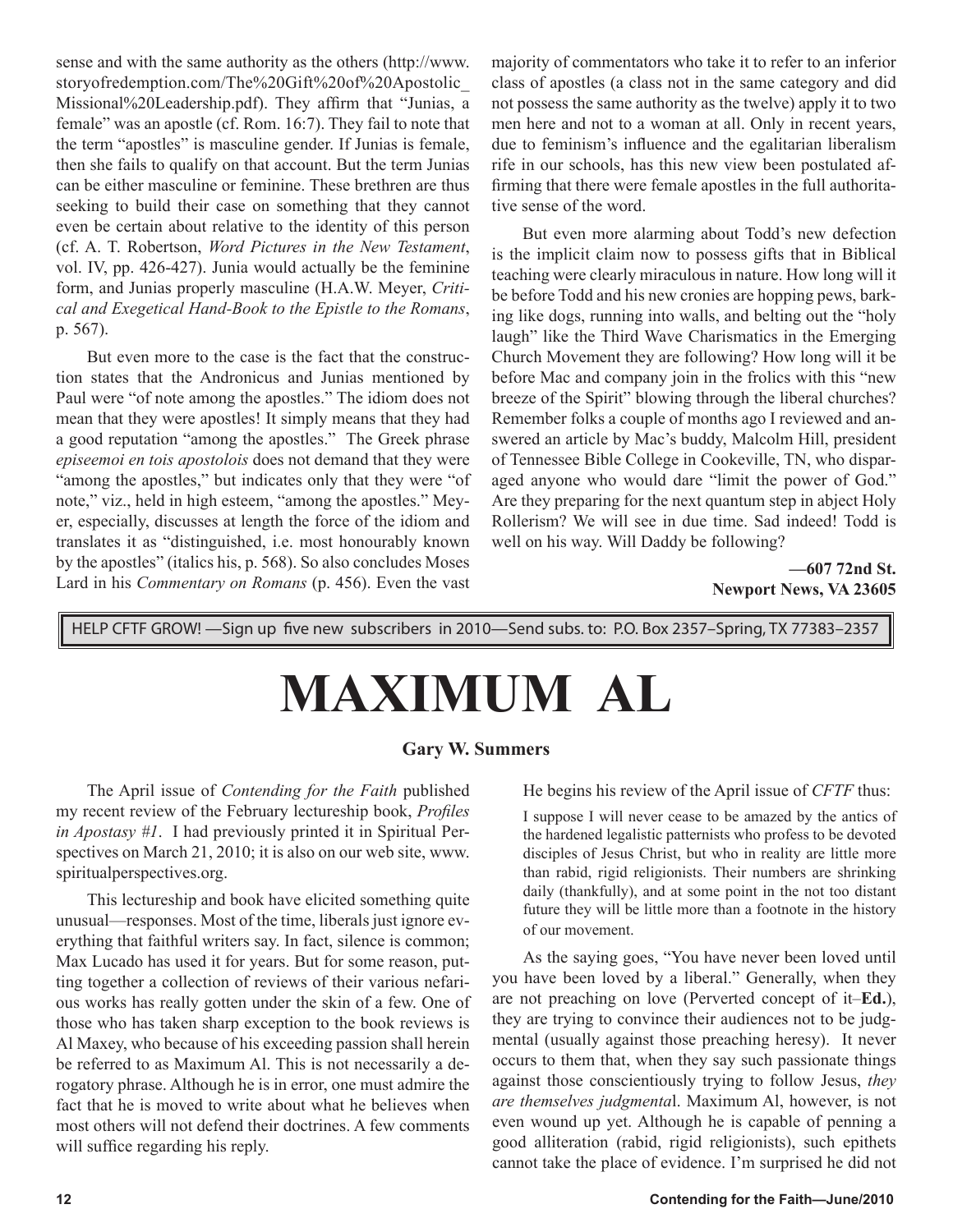say, "legalistic logicians," but he does find fault with those who believe there is a Divine pattern given to us in the New Testament. Was God a "legalistic patternist" when He instructed Moses: **"See that you make all things according to the pattern shown you on the mountain"** (Ex. 25:40; Heb. 8:5)?

He may actually be right about the shrinking numbers. However, it might be good to ask the question, "Did the number of the faithful to God shrink before the time of the Flood?" or "Did the number of the faithful shrink before the time of the captivity?" When an unscriptural organization began to permeate the churches in the fourth through sixth centuries, was there a Maximum Alphonsum who wrote about legalistic patternists who could not accept men to rule over numerous congregations? Did he express thanks that their numbers were shrinking daily and would soon be nothing more than a footnote? It happened just that way. Numbers do not prove correctness of doctrine or clarity of thinking. Most people think that salvation is by "faith only."

Perhaps Maximum Al has a movement, but genuine Christians are simply trying to live by the teachings of the New Testament (Matt. 28:18-20; 2 Tim. 2:2; et al.), that has been the case since the first century.

Perhaps we should have added the descriptive word relentless in front of maximum, also. Al continues his verbal tongue-lashing of us for several more sentences, closing with: "and the Lord will deal with whatever is left of them when He returns" (the dwindled down number). Since I know and talk regularly with many of the men who gave reviews for the lectureship, I can say confidently that they are ready for the Lord's return at any time. We have nothing to fear.

He claims that "these people" hate those who are gracecentered, Christ-centered, and proclaim liberty in Christ. He also calls us Diotrepheses (3 John 10), who want to impose our will on others and silence them. I must apologize for not taking some of these charges seriously, but they are so over the top as to be laughable. Diotrephes was so arrogant as to refuse to accept the apostle John. The liberals, not us, have that problem—particularly when that same apostle wrote about those who refused to abide in the doctrine of Christ in 2 John 9-11. Liberals fall all over themselves in an effort to make the passage say something—anything—than what it actually teaches.

The fact is that liberals have bombarded the brotherhood with books that are filled with error, yet we are trying to silence them? Well, we're not doing a very good job if that is our goal. Rush Limbaugh has received this same type of criticism for decades for his exposure of politically liberal ideas. As he puts it (and this is paraphrased): "I get up in the morning and see what institutions and beliefs I hold dear are under attack, and I offer a defense." We do the same thing. The liberals have assaulted the Biblical teaching on marriage and divorce, the doctrine of eternal punishment, the distinctive nature of the church, and we defend the Truth with respect to those crucial matters.

Limbaugh does not make things up. He plays sound clips of what political liberals say; then he responds to it. The writers of *Profiles in Apostasy #1* do the same thing. They quote from the liberal's own material and show, through the Scriptures, where the error is. Furthermore, we do not want liberals to be silenced; we want them to debate so that others can hear firsthand what they teach.

In his review of the April issue of *CFTF*, Al decides to call it Contentious for the Faith, which is not original; most of us have heard that phrase for three decades. Al, can't you be a little original? How about calling it *Cantankerous for the Faith*, or *Crabby for the Faith*?

#### **The Review**

Now that Maximum Al is warmed up, he devotes attention to my review of the book, which he calls a "shameless plug." Well, what did he think "Recommended Reading" would be—a plea to ignore the book because it is so crummy? Shameless is inappropriate, however, because the review highlighted some of the best material presented therein.

"Mr. Summers begins the article by declaring (and I assume he does so with a straight face), *Profiles in Apostasy #1* is one of the best reference works of this century." Yes, the comment was straightforward—and accurate. Nowhere, to my knowledge, have such evaluations been gathered together into one handy volume, with abundant quotes from the authors under review.

Maximum Al takes issue with what I wrote concerning his book, Down, But Not Out: "For years, various name brand liberals have been writing books to influence brethren away from the Scriptures." Al claims that his book "sought to do just the opposite…." Well, of course he would say that. Wolves usually claim to be sheep, but the claim does not make them sheep. Max. Al writes:

The book is filled with references to both OT and NT passages pertaining to the topic of marriage and divorce (in fact, I have dealt with every passage within the Bible pertaining to this subject, something, to my knowledge, no other book on this topic has ever done).

Okay, so Maximum Al deserves credit for being the most thorough heretic on this subject. Of course, he claims that he is leading people away from the "traditional misunderstanding and misapplication" of brethren back to what the Scriptures actually teach. In truth, however, brethren were once united on what the Scriptures taught—until James D. Bales, James Woodroof, Olan Hicks, and others began leading people away. Al is simply one of several to follow in their footsteps (although he may be more thorough). Covering every passage does no good if your presuppositions are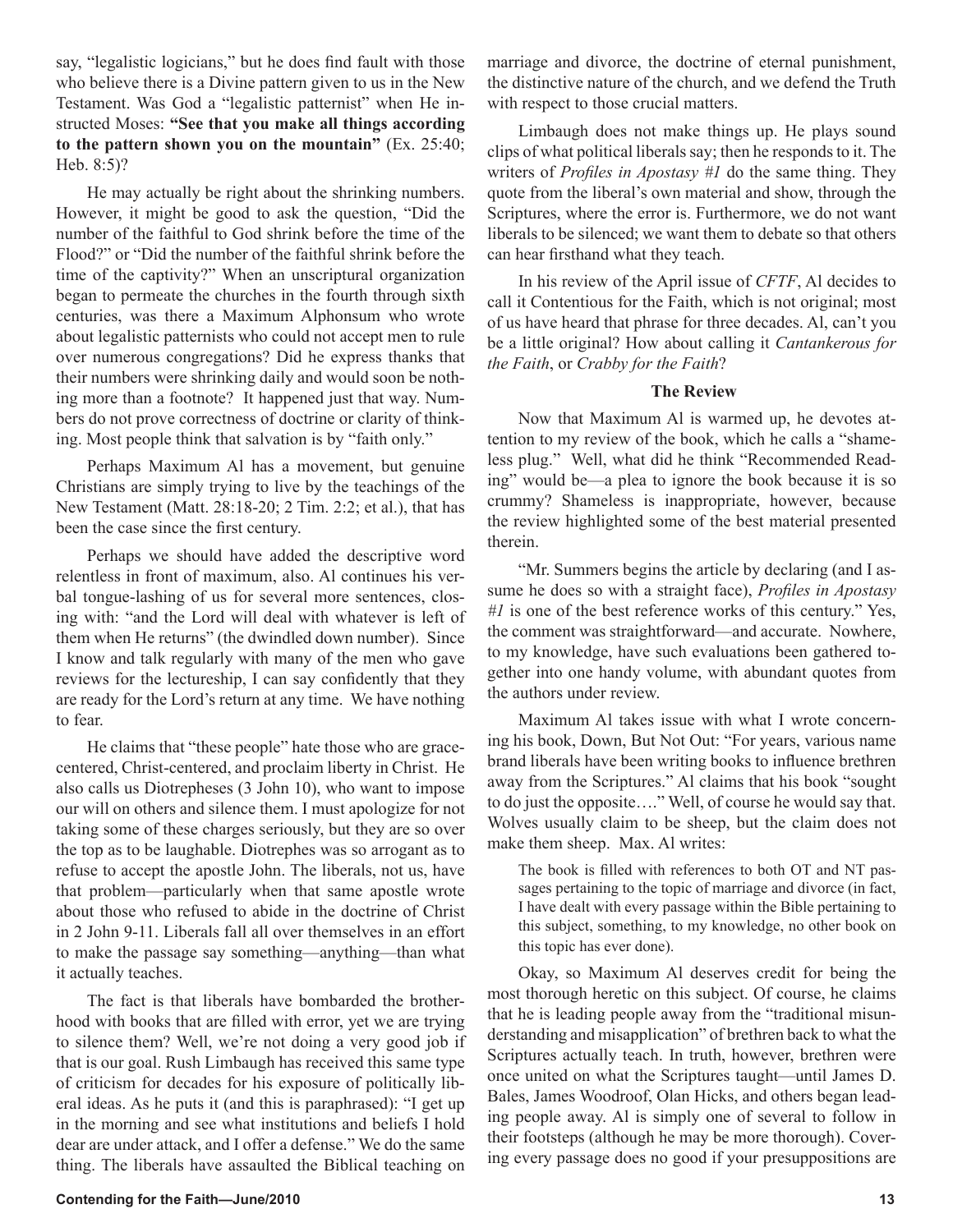faulty to begin with. He continues:

Olan Hicks, a very dear friend, who wrote the Foreword to my book and with whom I was blessed to spend some time at the recent Tulsa Workshop, stated within his comments, "This is no slanted, narrow-scope treatment. This book puts the matter in the context of the entire Bible and of history! Each Old Testament book is summarized separately and a perspective is drawn from each by sound exegesis. The New Testament text is also treated with a thoroughness that is rare and an objectivity that is refreshing. ... It is very much textual and contextual" [*Down, But Not Out*, p. 5].

Max. Al says much more than he may have intended here. First of all, faithful brethren do not attend the Tulsa Workshop (*at least not for the reasons that Al does*–**Ed**.); it has been a haven for liberals for decades. Second, for Maxey to seek Olan Hicks' endorsement is somewhat like Boo Boo calling Yogi Bear as a defense witness when charged with stealing a picnic basket. Third, since Maximum and Olan are such good friends, does Al also believe that the use of instrumental music is all right? Olan does. [See the 7-part series concerning the debate I had with Olan Hicks (see October and November, 2005 on our web site).]

The next thing that Max. Al complains about is that I must not have read his book. That much is true. I did, however, read the book that I reviewed, and two brothers who did read Maxey's book analyzed it. They gave good evidence for their conclusions, and I trust their judgment and their correct use of evidence. Besides, Olan Hicks would not endorse a book that did not hold a position similar to his.

Most of the rest of Big (as in Maximum) Al's article takes issue with the writing of Daniel Denham and David Brown in the same April issue of *CFTF*...

#### **The Pattern**

As indicated previously, Maximum Al is not much on patterns (Emily Dickenson might be disappointed; come to think of it, she might agree). He says that he does "deny that the New Testament is a divine blueprint or pattern." Really? Then what is it? This is a curious position. Jesus told the woman at the well that true worshipers would worship the Father in spirit and in truth. How does one worship in truth without specific commands or an example that serves as a pattern?

To illustrate, we have an example of the church in Troas meeting on the first day of the week (Acts 20:7). Is that a pattern that we may follow? The Corinthians were obviously meeting regularly, and Paul told them to lay aside a gift on the first day of the week. Is that a pattern or a coincidence? If it is not part of a pattern, upon what day of the week should we meet? Does the day matter? Could we just select Tuesday and proudly proclaim, "We don't have a pattern for what we are doing, and all of you pattern-hating brethren can feel free to join us"?

Does it matter when we observe the Lord's Supper? Can we observe the Lord's death in that way every night of a gospel meeting? Or can we do it like many denominations do—just a few times a year? If we don't believe in Divine patterns, then what are the answers to these questions?

What about giving? How often should that practice be observed? Should it be on the first day of the week? On Tuesdays? When? Paul tells brethren to give generously (2 Cor. 9:6-7). Now if we only knew when to do so!

If there is no Divine pattern regarding worship, can we gather at the gymnasium and let various members of the congregation divide up into teams and play basketball for worship? The rest of us could cheer. We can open and close with prayers, sing during the quarter breaks, and have a devotional during half time. Probably more effort would be put forth on the part of some worshipers than is usually given, eh?

Is the organization for a local congregation, one of elders and deacons, something the church today must follow? Do we even need to have these functions today? Paul gave qualifications for these roles of leadership in the church. Is that organization intended as a pattern, or are we now free to disregard it? Can women lead in the church and in worship? Could we not have one man, or a council of men, rule over several congregations in an area? How about having one man rule over all the churches, if we are discarding Divine patterns?

#### **Back to the Simple Teachings**

Big Al said that his book was designed to lead people back to the simple teachings of the Scriptures. Really? Let's take this excerpt from Maximum Al's book, as quoted in Lester Kamp's review. Al wrote in his book the following words:

When Jesus declares that adultery has been committed, He is stating far more than the fact of two people engaging in a physical act, He is declaring the fact of a broken covenant between the husband and wife. Although sexual infidelity may well have ultimately been the cause of some of those disunions, there is little doubt that in some of the Lord's statements about divorce and remarriage **sexual infidelity is not even remotely being alluded to when he utilizes the word adultery**… (122-23, Emphasis mine, LK) (467).

What? Oh, sure. How many times have you read Jesus using the word adultery and said to yourself, "I bet He's not talking about the physical act"? Apparently, claiming that

## **FIRST 35 YEARS OF** *CFTF ON DVD* **\$50.00 ORDER FROM** *CFTF***P. O. BOX 2357SPRING, TX77383-2357**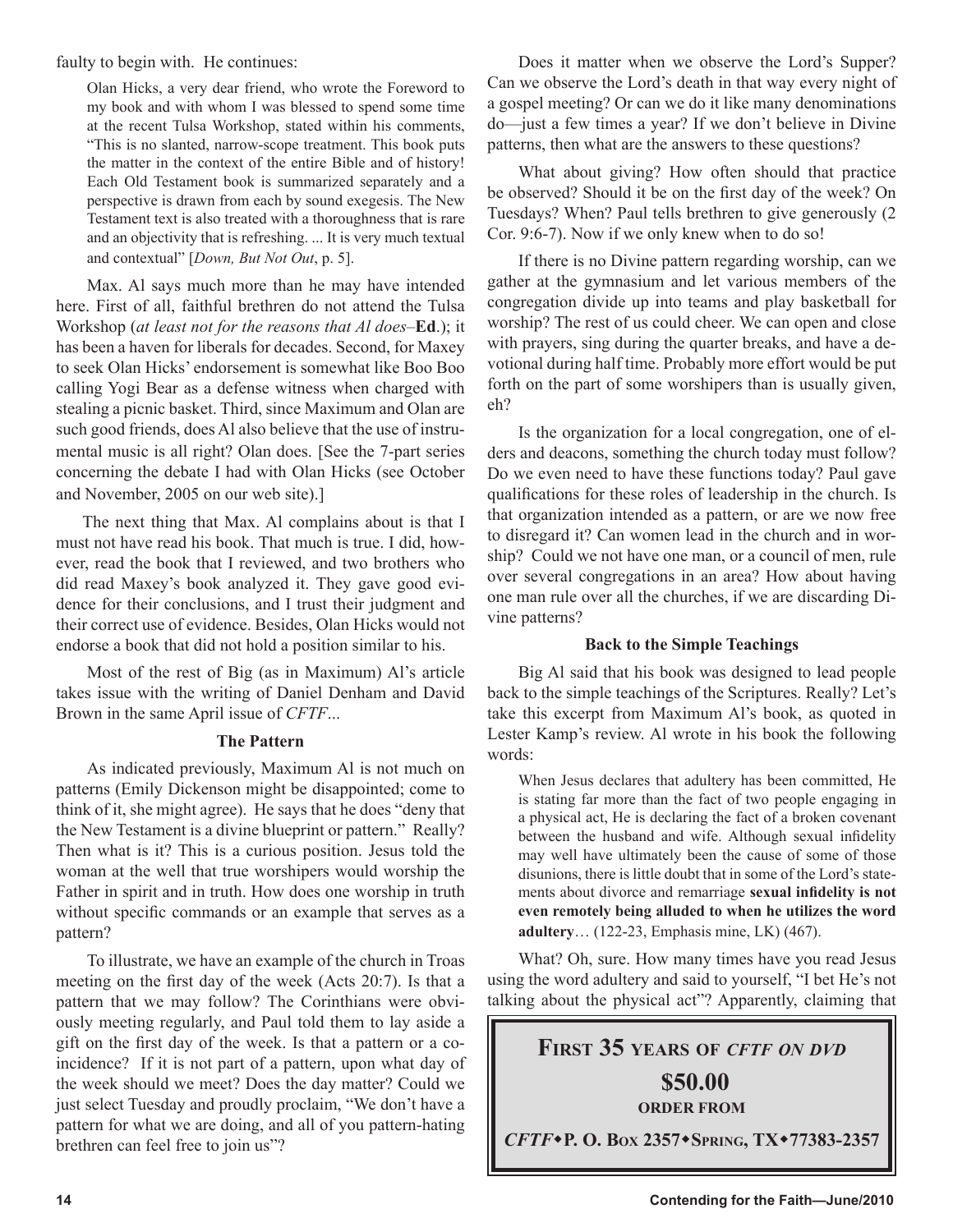adultery does not refer to the physical act is Maximum Al's way of returning to the simple meaning of the Scriptures. Must we cover every passage? Okay.

In Matthew 5:27, Jesus refers to the quote from the Law, as do Matthew 19:18, Mark 10:19, and Luke 18:20: "You shall not commit adultery." Was that covenant breaking or the literal act? Already the definition of the word adultery is clear in 4 out of 12 times Jesus used it. In Matthew 5:28, He says that a man who lusts after a woman has committed adultery with her in his heart. Right! How many worldly-minded men, when a beautiful woman passes by, begin thinking of breaking a covenant? Or are they imagining a literal action?

Matthew 5:32 and 19:9 define marital adultery (an unscriptural divorce followed by an unauthorized marriage). The newlyweds are living in an adulterous relationship. Mark 10:10-11, along with Luke 1618, deal with that same sin.

The final two times are found in John 8:3-4, when the woman was taken in the very act of committing adultery. Was she covenant breaking? Maxey's statement that Jesus was not alluding to sexual infidelity is preposterous. Of course, He was. And no one, reading the Scriptures, would think otherwise. One needs to have help from men like Olan Hicks and Al Maxey in order to arrive at some other explanation.

We have no appreciation for Al's doctrines, but we do appreciate him for sending an e-mail with his response to my book review in it. Although we are confident that the teaching of his book, if believed, would do great harm, we do appreciate the fact that he spoke up to defend himself, which is more than can be said of most other liberals. We have no personal ill will toward him whatsoever and pray that he and the others whose books were reviewed will come to see the truth and abide in it, as most of them once did.

> **—5410 Lake Howell Rd. Winter Park, FL 32792-1097**

### **FREE CD AVAILABLE**

*Contending for the Faith* is making available a CD-ROM free of charge. *Why is this CD important? ANSWER*: It contains an abundance of evidentiary information pertaining to Dave Miller's doctrine and practice concerning the re-evaluation/reaffirmation of elders, MDR, and other relevant and important materials and documents directly or indirectly relating to the Brown Trail Church of Christ, Apologetics Press, Gospel Broadcasting Network, MSOP, and more.

To receive your free CD contact us at *Contending for the Faith*, P. O. Box 2357, Spring, TX 77383-2357, or email us at dpbcftf@gmail. com.

**If you desire to have a part in the distribution of this important CD you may make your financial contributions to the Spring Church of Christ, P. O. Box 39, Spring, TX 77383.**

## **2010 SPRING** *CFTF* **LECTURES CD'S, DVDs, MP3, &VIDEO RECORDINGS**

**ORDER FROM:**

**Jim Green 2711 Spring Meade Blvd. Columbia, TN 38401**

**PHONE**: (**931) 486–1364 www.jgreencoc-video-ministry.com e-mail: jgreencoc1986@yahoo.com**

**2009 CFTF BOUND VOLUMES AVAILABLE WRITE, PHONE OR E-MAIL US TODAY FOR YOUR COPY. ORDER AN EXTRA COPY FOR A FRIEND. \$8.00 Per Vol.& \$3.00 S&H Send Your Orders to:**

**CFTF, P.O. Box 2357, Spring, TX 77383-2357 Texas Residents Aadd 7.25% Tax**

## **2010** *CFTF* **SPRING CHURCH OF CHRIST LECTURESHIP BOOK**

*Profiles in Apostasy #1*

**\$20.00 Plus \$3.00 S&H**

**SEND ALL ORDERS WITH PAYMENT TO:**

*Contending for the Faith* **P.O. Box 2357 Spring, Texas 77383-2357**

**Texas residents add 7.25% tax**